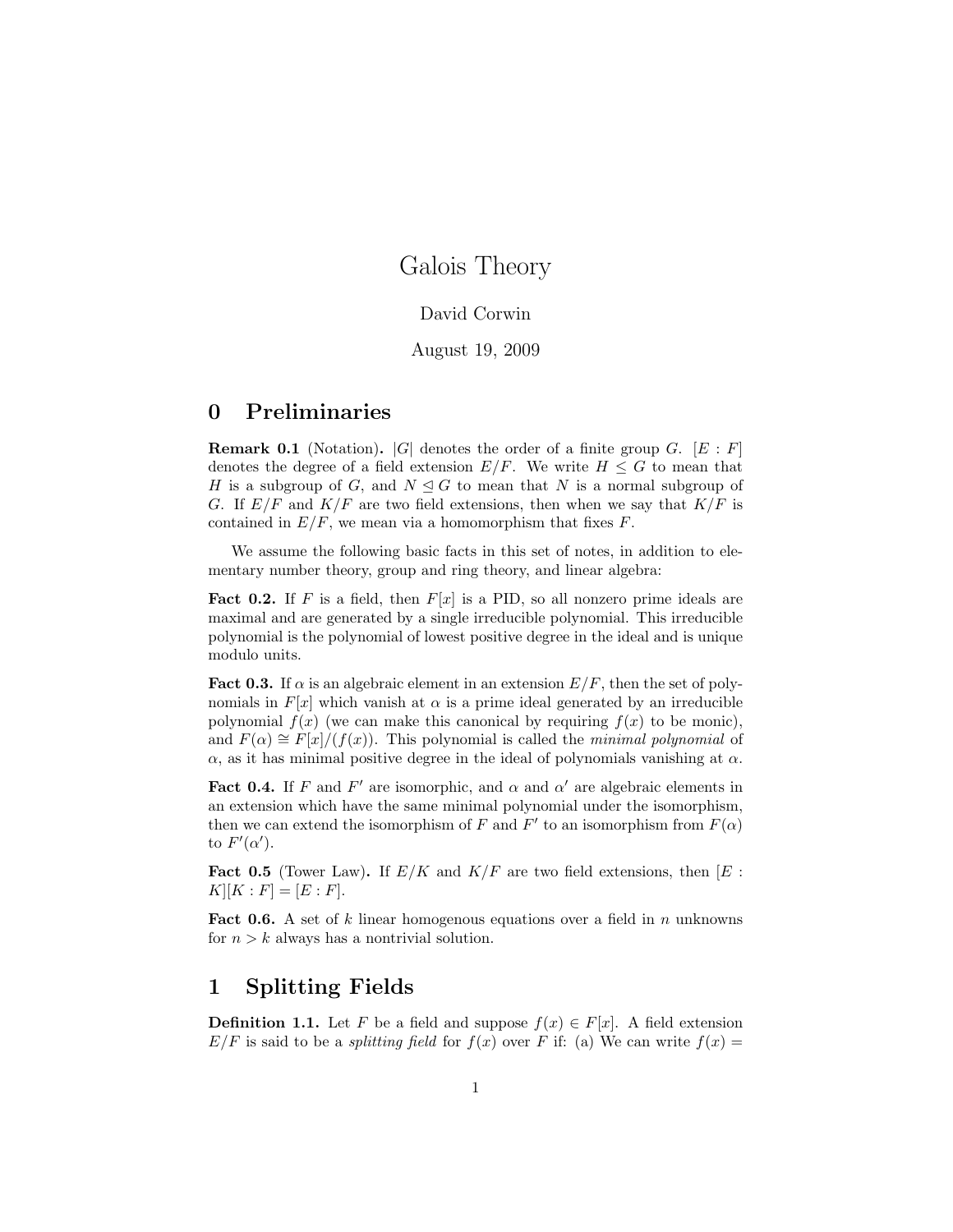$(x - a_1)...(x - a_n)$  in E[x]. That is to say,  $f(x)$  splits over E. (b) The elements  $a_1, ..., a_n$  generate the extension  $E/F$ . Equivalently,  $f(x)$  splits in no subfield of E.

**Theorem 1.2** (Uniqueness of Splitting Fields). Let  $F$  and  $F'$  be fields isomorphic by  $\sigma$ . Then if E and E' are splitting fields for  $p(x)$  and  $p'(x)$  respectively, where  $p(x)$  is sent to  $p'(x)$  under  $\sigma$ , then there exists an isomorphism  $\phi : E \to E'$ which equals  $\sigma$  when restricted to F.

*Proof.* We use induction on the number n of roots n of  $p(x)$  not in F. We can factor  $p(x)$  as  $f_1(x) \cdots f_r(x)$  and similarly  $p'(x) = f'_1(x) \cdots f'_r(x)$  where the  $f_i$ and  $f'_{i}$  are irreducible, and  $f_{i}$  is sent to  $f'_{i}$  under the isomorphism of F and F'. If  $n = 0$ , then  $E = F$ ,  $E' = F'$ , so  $\sigma$  gives our desired automorphism.

Assume the theorem for  $n \leq k$  where  $k \geq 0$ . Suppose now that  $p(x)$  has  $k+1$  roots outside of f.

Since  $k \geq 0$ , there exists  $\alpha \in E - F$  which is a root of  $p(x)$ , say WLOG it is a root of  $f_1(x)$ . Then  $p(x) \in F(\alpha)[x]$ , so since  $p(x)$  splits in E, and its roots generate E over F and therefore  $F(\alpha)$ , it follows that E is a splitting field for  $p(x)$  over  $F(\alpha)$ . Similarly, if  $\alpha'$  is a root of  $f'_{1}(x)$ , then E' is a splitting field for  $p'(x)$  over  $F'(\alpha')$ . We can extend  $\sigma$  to an isomorphism of  $F(\alpha)$  and  $F'(\alpha')$ . Then since  $\alpha$  lies in  $F(\alpha)$  but not in F, the polynomial  $p(x)$  has at most k roots outside of  $F(\alpha)$ , and similarly for  $p'(x)$ , so we get an extension of the isomorphism of  $F(\alpha)$  and  $F'(\alpha')$  to an isomorphism of E and E', concluding the proof.  $\Box$ 

**Remark 1.3.** If  $E/F$  is an extension in which  $p(x) \in F[x]$  splits, then the subfield of  $E/F$  generated by all the roots of  $p(x)$  is a splitting field for  $p(x)$ over F, and is hence isomorphic to any other splitting field for  $p(x)$ .

### 2 Group Characters

**Definition 2.1.** If G is a group and F a field, then a homomorphism from  $G$ into  $F^{\times}$  is called a *character* of G in F.

**Definition 2.2.** A finite set of characters  $\{\sigma_i : G \to F\}_{1 \leq i \leq n}$  is said to be *dependent* if there exist  $\{x_i\}_{1\leq i\leq n}$  not all zero such that

$$
\sum_{i=1}^{n} x_i \sigma_i(g) = 0
$$

for all  $g \in G$ . A set of characters is said to be *independent* if they are not dependent.

**Theorem 2.3.** Any finite set of characters  $\{\sigma_i : G \to F\}_{1 \leq i \leq n}$  from a group G into a field F is independent.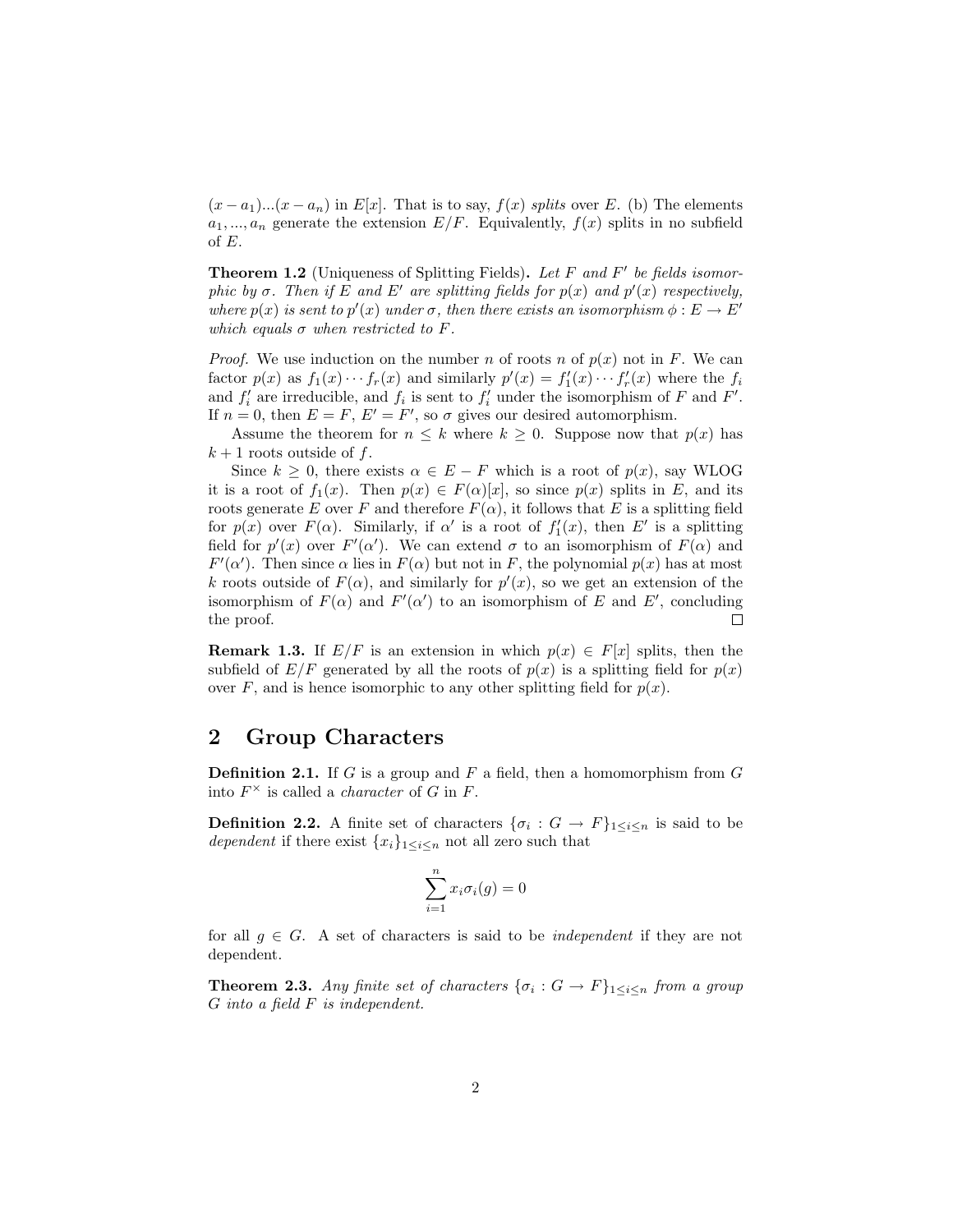*Proof.* Suppose they are dependent. We choose  $\{x_i\}$  so that a minimal number of the  $x_i$  are nonzero, say WLOG the first k of them, so that we have  $\sum_{i=1}^{k} x_k \sigma_k = 0$  where  $k \leq n$ . Note that  $k \geq 2$ , or else  $\sigma_1(g) = 0$  for all g.

Since  $\sigma_1$  and  $\sigma_k$  are distinct, we can find  $a \in G$  such that  $\sigma_1(a) \neq \sigma_k(a)$ . Note that for any  $g \in G$ , we have

$$
\sum_{i=1}^{n} x_i \sigma_i(ag) = \sum_{i=1}^{n} x_i \sigma_i(a) \sigma_i(g) = 0.
$$

We also have

$$
\sum_{i=1}^{k} x_i \sigma_k(a) \sigma_i(g) = 0.
$$

Subtracting these equations, we get

$$
\sum_{i=1}^{k} x_i (\sigma_i(a) - \sigma_k(a)) \sigma_i(g) = 0.
$$

This gives us a dependence relation on our characters since  $\sigma_1(a) - \sigma_k(a) \neq 0$ , but the coefficients of  $\sigma_k$  becomes 0, meaning this dependence relation has fewer nonzero coefficients, a contradiction. It follows that our characters are independent.  $\Box$ 

Note that an automorphism of of a field E is a character from  $E^{\times}$  into E. It follows from this theorem that a finite set of automorphisms of a field is independent.

This theorem will be very useful in establishing further facts.

### 3 Automorphisms and Degrees of Extensions

**Definition 3.1.** If  $\sigma_1, \dots, \sigma_n$  is a set of automorphisms of a field E, then the fixed field of these automorphisms is the set of  $x \in E$  such that  $\sigma_i(x) = \sigma_i(x)$ for all  $1 \leq i, j \leq n$ . Note that if one of the automorphisms is the identity, then F is the set of  $x \in E$  such that  $\sigma_i(x) = x$  for all  $1 \leq i \leq n$ . It's not too hard to show that  $F$  is a subfield of  $E$ .

**Proposition 3.2.** If E is a field,  $\sigma_1, \cdots, \sigma_n$  is a finite set of automorphisms of E, and F is the fixed field of the automorphisms  $\sigma_1, \dots, \sigma_n$ , then  $[E : F] \geq n$ .

*Proof.* Assume that there exists a spanning set  $\omega_1, \dots, \omega_r \in E$  for E over F with  $r < n$ . The r linear equations in n unknowns

$$
x_1\sigma_1(\omega_1) + \dots + x_n\sigma_n(\omega_1) = 0
$$
  
...  

$$
x_1\sigma_1(\omega_r) + \dots + x_n\sigma_n(\omega_r) = 0
$$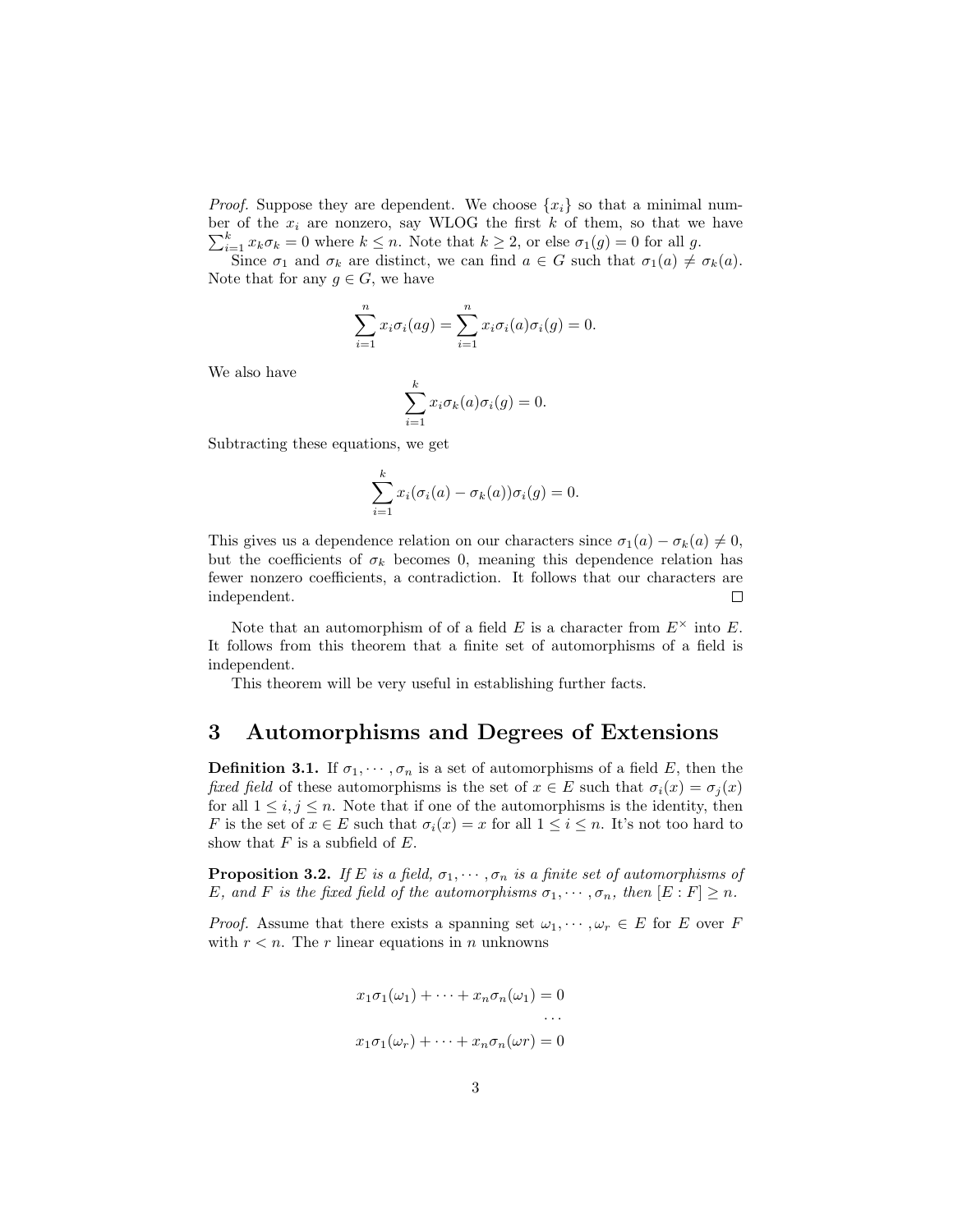has a nontrivial solution in E. If  $\alpha = \sum_{r=1}^{r}$  $i=1$  $a_i\omega_i$  with  $a_i \in F$  is an arbitrary element of  $E$ , then

$$
\sum_{j=1}^{n} x_j \sigma_j(\alpha) = \sum_{j=1}^{n} x_j \sigma_j \left( \sum_{i=1}^{r} a_i \omega_i \right)
$$

$$
= \sum_{j=1}^{n} \sum_{i=1}^{r} x_j \sigma_1(a_i) \sigma_j(\omega_i)
$$

$$
= \sum_{i=1}^{r} \sigma_1(a_i) \sum_{j=1}^{n} x_j \sigma_j(\omega_i)
$$

$$
= \sum_{i=1}^{r} \sigma_1(a_i) \times 0
$$

$$
= 0
$$

But this means that these automorphisms are dependent over  $E$ , which is a contradiction.  $\Box$ 

The theorem also holds for an infinite set of automorphisms, since we can then show that  $[E : F]$  is larger than any positive integer.

<span id="page-3-0"></span>**Corollary 3.3.** If F is fixed by a set of n automorphisms, then  $[E : F] \ge n$ .

*Proof.* If F' is the fixed field of those automorphisms, then  $[E : F] = [E : F]$  $F'$ [ $F'$  :  $F$ ]  $\geq n$ .  $\Box$ 

Corollary 3.4. If  $Aut(E/F)$  is the group of all automorphisms of E which fix F, then  $|Aut(E/F)| \leq [E : F].$ 

From the theorem above, the best lower bound we can get is the order of the group of all automorphisms of  $E$  which fix  $F$ . It turns out that this bound becomes an equality. We prove the following:

.

<span id="page-3-1"></span>**Proposition 3.5.** If G is a finite group of automorphisms of E, and F is the fixed field of G, then  $|G| = [E : F]$ .

*Proof.* Suppose  $G = {\sigma_1, \cdots, \sigma_n}$ . We know that  $[E : F] \geq n$ . Now suppose that  $[E : F] > n$ , so there is set  $\omega_1, \dots, \omega_r \in E$  independent over F with  $r > n$ . Then the set of  $n$  linear equations in  $r$  variables

$$
x_1\sigma_1(\omega_1) + \dots + x_r\sigma_1(\omega_r) = 0
$$
  
...  

$$
x_1\sigma_n(\omega_1) + \dots + x_r\sigma_n(\omega r) = 0
$$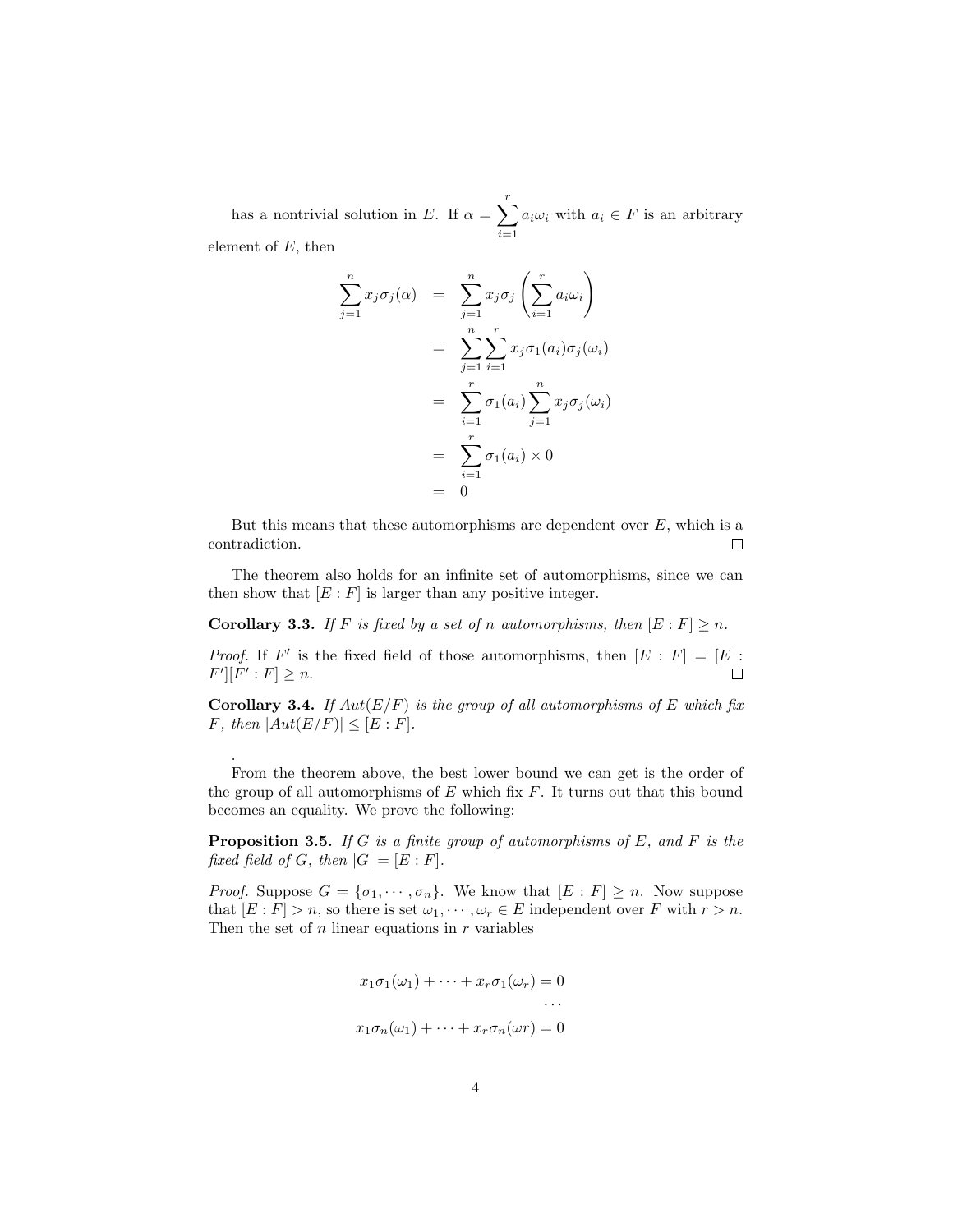has a nontrivial solution. We can assume WLOG that  $x_1 \neq 0$ , and furthermore we choose  $x_1$  to be any  $a \in E$ , since otherwise we could multiply everything by  $\frac{a}{x_1}$ .

If  $1 \leq i, j \leq n$ , we have

$$
\sum_{k=1}^{r} x_k \sigma_i(\omega_k) = 0.
$$

If we fix j, then applying  $\sigma_j$  to both sides of this equations gives

$$
\sum_{k=1}^r \sigma_j(x_k)\sigma_j(\sigma_i(\omega_k)) = 0.
$$

As  $\sigma_i$  runs over all elements of G, the expression  $\sigma_i \circ \sigma_i$  also runs over all elements of G. It follows that  $\{\sigma_j(x_k)\}_{1\leq k\leq r}$  gives another solution to our system of linear equations. We can then set

$$
y_k = \sum_{\sigma \in G} \sigma(x_k),
$$

which will also be a solution to our equations. Furthermore, for  $1 \leq k \leq r$ , if  $\sigma \in G$ , then  $\sigma(y_k) = y_k$ , so  $y_k \in F$ . Since G is a group, one of its automorphisms, say WLOG  $\sigma_1$  is the identity on E. Therefore,

$$
\sum_{k=1}^r y_k \sigma_1(\omega_k) = \sum_{k=1}^r y_k \omega_k = 0.
$$

But there exists  $a \in E$  such that  $\sum$ σ∈G  $\sigma(a) \neq 0$  by the independence of auto-

morphisms, so we could have chosen  $x_1$  to be this a. Then  $y_1 \neq 0$ , and we have a dependence among the  $\omega_k$ , contradicting the assumption that they were independent.  $\Box$ 

<span id="page-4-0"></span>**Corollary 3.6.** If  $E/F$  is finite, and F is the fixed field of a group G of automorphisms of E, then G is the set of all automorphisms of E which fix  $F$ .

*Proof.* We have  $|G| = [E : F]$ , and by Corollary [3.3,](#page-3-0) there are no more automorphisms of  $E$  fixing  $F$ .  $\Box$ 

# 4 Applications to Symmetric Polynomials

Let K be a field, and let  $k(x_1, \dots, x_n)$  be the field of rational functions in n variables over K. For each permutation  $\sigma$  of  $\{1, \dots, n\}$ , we get an automorphism of  $K(x_1, \dots, x_n)$  which sends  $x_i$  to  $x_{\sigma(i)}$  for  $i \in \{1, \dots, n\}$ . The fixed field S of this group of automorphisms (isomorphic to  $S_n$ ) is called the field of symmetric rational functions in n variables over k.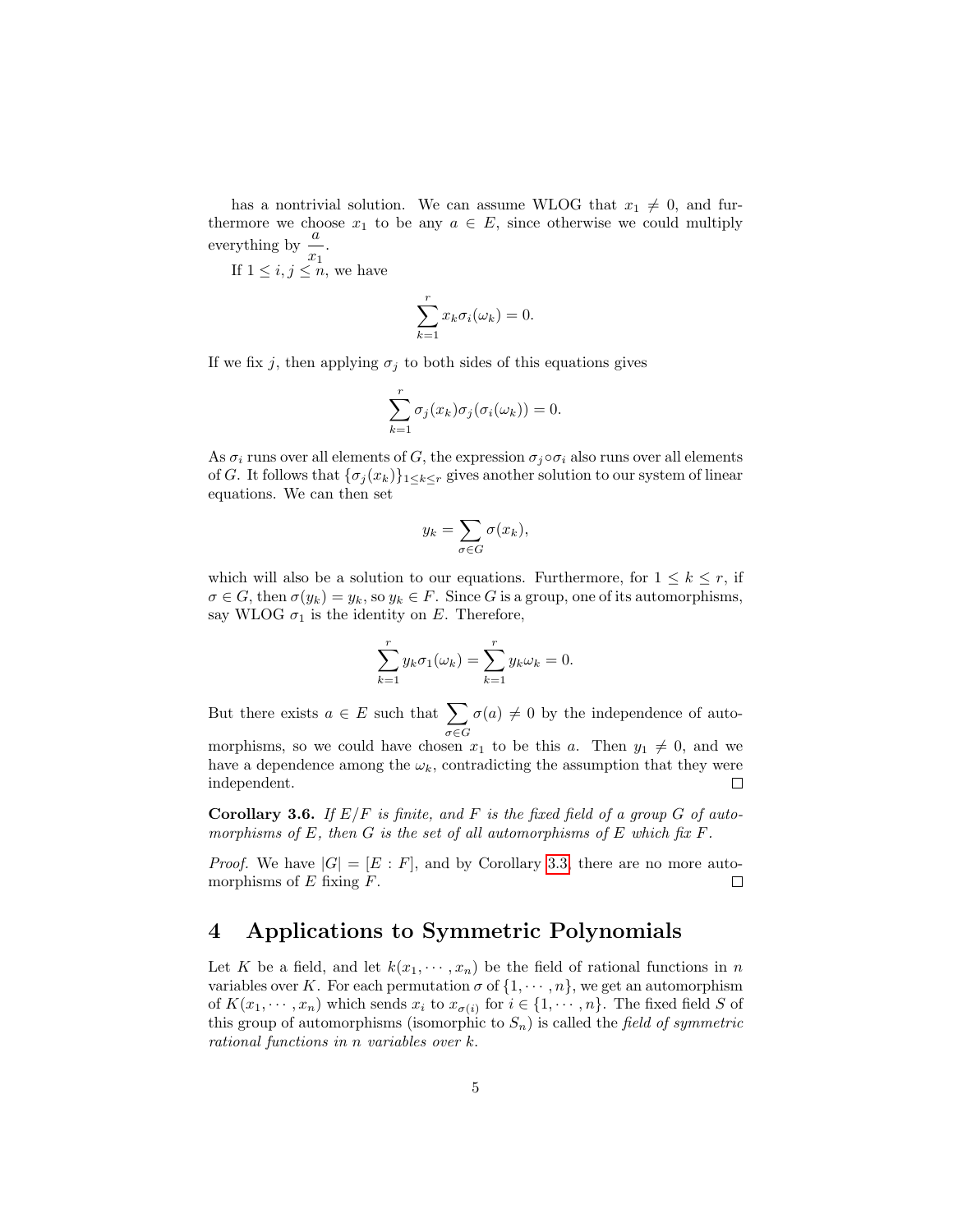Define  $t_k$  to be the sum of all products of k-tuples of the n variables for  $1 \leq k \leq n$ . These are known as the *elementary symmetric polynomials*. Then  $k(t_1,\dots,t_n)\subseteq S\subseteq K(x_1,\dots,x_n)$ , so  $[K(x_1,\dots,x_n):K(t_1,\dots,t_n)]\geq |S_n|=$ n!.

But  $K(x_1, \dots, x_n)$  is the splitting field of the polynomial  $x^n - t_1 x^{n-1} +$  $\cdots + (-1)^n t_n$  over  $K(t_1, \dots, t_n)$ , which means that  $[K(x_1, \dots, x_n) : S] \leq$  $[K(x_1, \dots, x_n): K(t_1, \dots, t_n)] \leq n!,$  so  $S = K(t_1, \dots, t_n)$ , and  $[K(x_1, \dots, x_n):$  $S$  = n!.

Now let  $S^n = S$ , and define  $S^i = S^{i+1}(x_{i+1})$  for  $1 \le i \le n$ . It follows that  $S^1 = K(x_1, \dots, x_n)$ . We have the sequence of fields  $S = S^n \subseteq S^{n-1} \subseteq \dots \subseteq$  $S^1 = K(x_1, \dots, x_n).$ 

Let  $t_{k,i}$  denote the sum of all products of k-tuples of the first i variables,  $x_1, \cdots, x_i$  (so  $t_k = t_{k,n}$ ).

Now suppose that a field F contains  $x_{i+1}$  and  $t_{k,i+1}$  for all  $k \leq i+1$ . Then  $t_{1,i} = t_{1,i+1} - x_{i+1}$ , and in general,  $t_{k+1,i} = t_{k+1,i+1} - x_{i+1}t_{k,i}$  for  $1 \leq k \leq i-1$ , so F contains  $t_{k,i}$  for all  $1 \leq k \leq i$ . More strongly,  $t_{k,i}$  can be expressed as a polynomial over K in  $x_{i+1}$  and all the  $t_{k,i+1}$ .

If we then induct downward on i, starting with  $i = n$ , we see that  $t_{k,i}$  can be expressed as a polynomial over K in  $x_{i+1}, \dots, x_n$  and  $t_1, \dots, t_n$ .

Since  $x_i^i - t_{1,i}x_i^{i-1} + \cdots + t_{i,i} = 0$ , and  $S^i$  is fixed by the *i*! automorphisms of  $K(x_1, \dots, x_n)$  which permute the first *i* variables, the degree  $[K(x_1, \dots, x_n)$ :  $S^i = i!,$  and  $[S^i : S^{i+1}] = i+1.$ 

As well, since  $x_i^i - t_{1,i}x_i^{i-1} + \cdots + t_{i,i} = 0$ , we can express any power of  $x_i$  with exponent at least i as a polynomial in  $x_i, t_1, \dots, t_n$ , and  $x_{i+1}, \dots, x_n$ where the exponents of  $x_i$  are at most  $i - 1$ . If we have a general polynomial  $f \in K[x_1, \dots, x_n]$ , we can first get rid of all powers of  $x_1$  with exponent at least 1, then all powers of  $x_2$  with exponent at least 2, etc, until we get rid of all powers of  $x_n$  with exponent at least n. If  $\{\nu_i\}_{1\leq i\leq n}$  satisfy  $0 \leq \nu_i \leq i-1$  for

$$
1 \leq i \leq n
$$
, define  $x_{\{\nu_i\}} = \prod_{i=1}^n x_i^{\nu_i}$ . Then we can write

$$
p(x) = \sum_{\{\nu_i\}} s_{\{\nu_i\}} x_{\{\nu_i\}}
$$

where  $s_{\{\nu_i\}} \in K[t_1, \cdots, t_n]$ . If  $\frac{p(x)}{q(x)} \in K(x_1, \dots, x_n)$ , then

$$
\frac{p(x)}{q(x)} = \frac{p(x) \prod_{\sigma \in S_n, \sigma \neq 1} \sigma(q(x))}{\prod_{\sigma \in S_n} \sigma(q(x))},
$$

where 1 denotes the identity of  $S_n$ . The bottom is in S. If we write

$$
p(x)\prod_{\sigma\in S_n, \sigma\neq e} \sigma(q(x)) = \sum_{\{\nu_i\}} s_{\{\nu_i\}} x_{\{\nu_i\}}
$$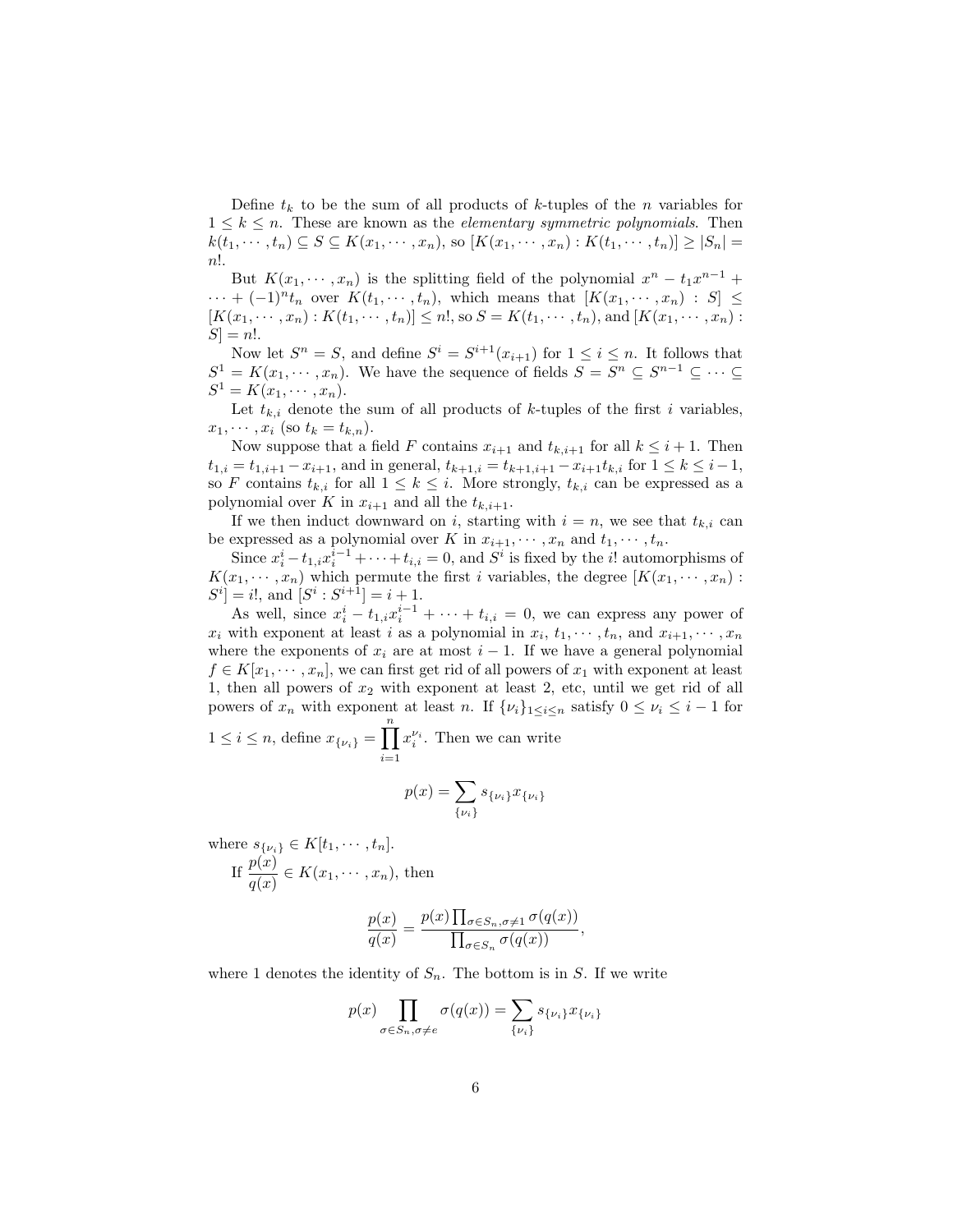as above, we can then write

$$
\frac{p(x)}{q(x)} = \frac{p(x) \prod_{\sigma \in S_n, \sigma \neq 1} \sigma(q(x))}{\prod_{\sigma \in S_n} \sigma(q(x))}
$$

$$
= \frac{\sum_{\{\nu_i\}} s_{\{\nu_i\}} x_{\{\nu_i\}}}{\prod_{\sigma \in S_n} \sigma(q(x))}
$$

$$
= \sum_{\{\nu_i\}} \frac{s_{\{\nu_i\}}}{\prod_{\sigma \in S_n} \sigma(q(x))} x_{\{\nu_i\}}.
$$

This means that the  $x_{\{\nu_i\}}$  span  $K(x_1, \dots, x_n)$  as a vector space over S, and since there are n! such  $x_{\{\nu_i\}}$  and the degree is n!, the  $x_{\{\nu_i\}}$  must form a basis. If  $f(x) \in K[x_1, \dots, x_n] \cap S$ , then we can express  $f(x)$  both as  $f(x)x_{0,\dots,0}$ and as  $\sum_{\{\nu_i\}} s_{\{\nu_i\}} x_{\{\nu_i\}}$ . But the expression in terms of a basis is unique, so  $f(x) = s_{\{0,\dots,0\}} \in K[t_1,\dots, t_n].$  Therefore, we have proved the celebrated theorem every symmetric polynomial in  $n$  variables over  $K$  can be expressed as a polynomial in the elementary symmetry polynomials.

### 5 Galois and Normal Extensions

**Definition 5.1.** An extension  $E/F$  is said to be *Galois* extension if it is finite and if  $F$  is the fixed field of some group of automorphisms of  $E$ .

It follows that  $F$  is the fixed field of the group of all automorphisms of  $E$ . By a corollary to an earlier theorem, there are at most  $[E : F]$  of them. For an arbitrary extension  $E/F$ , we denote this group by  $Gal(E/F)$ , and it is called the Galois group of  $E$  over  $F$ . We also sometimes refer to the Galois group over a polynomial over a field  $F$ , which is the Galois group of its splitting field over F.

**Proposition 5.2.** An extension  $E/F$  is Galois iff  $|Gal(E/F)| = [E : F]$ .

*Proof.* If  $E/F$  is Galois, then F is the fixed field of  $Gal(E/F)$ , so by an earlier theorem,  $|Gal(E/F)| = [E : F].$ 

Conversely, if  $|Gal(E/F)| = [E : F]$ , and F' is the fixed field of  $Gal(E/F)$ , then  $|Gal(E/F)| = [E : F'],$  so  $[F' : F] = 1$ , and  $F = F'.$  $\Box$ 

We have so far talked mainly about linear algebra and automorphisms and little about polynomials and algebraic elements. We now establish a relation between polynomials and automorphisms.

**Proposition 5.3.** If  $\alpha$  is an algebraic element of an extension  $E/F$ , and  $\sigma \in$ Gal( $E/F$ ), then  $\sigma(\alpha)$  has the same minimal polynomial over F as  $\alpha$ .

*Proof.* Let  $f(x) = x^n + b_{n-1}x^{n-1} + \cdots + b_0$  be the minimal polynomial of  $\alpha$ over  $F$ . Then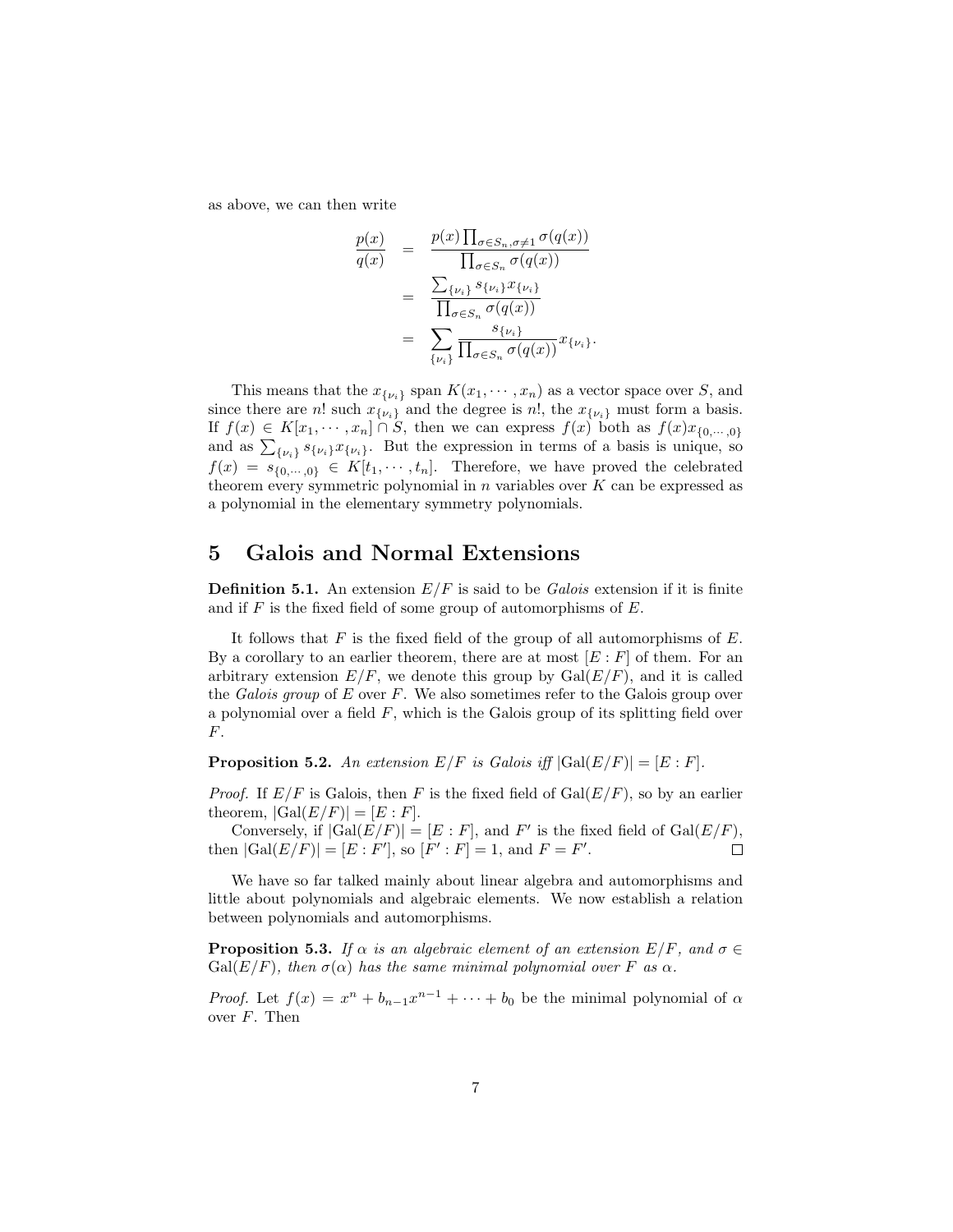$$
f(\sigma(\alpha)) = (\sigma(\alpha))^n + \dots + b_1 \sigma(\alpha) + b_0
$$
  
=  $\sigma(\sigma^{-1} \alpha^n + \dots + \sigma^{-1} (b_1) a + \sigma^{-1} (b_0))$   
=  $\sigma(\alpha^n + \dots + b_1 \alpha + b_0)$   
=  $\sigma(0)$   
= 0

Since  $f(\sigma(\alpha)) = 0$ , and  $f(x)$  is irreducible, it follows that  $\sigma(\alpha)$  has  $f(x)$  as its minimal polynomial.  $\Box$ 

Consider the extension  $E = \mathbb{Q}(\sqrt[3]{2})$  of  $\mathbb{Q}$ . Then  $\sqrt[3]{2}$  has minimal polynomial  $x^3 - 2$  over Q, but this polynomial has no other roots in E. Therefore, any  $x^3 - 2$  over  $\mathbb{Q}$ , but this polynomial has no other roots in E. Therefore, any element of Gal(E/ $\mathbb{Q}$ ) fixes  $\sqrt[3]{2}$  and therefore fixes all of E. But this means that the only element of  $Gal(E/\mathbb{Q})$  is the identity, so its fixed field is all of E, and the extension  $E/\mathbb{Q}$  is not Galois. The reason for this is that there aren't enough roots of  $x^3 - 2$ , and therefore there aren't enough automorphisms for  $\mathbb Q$  to be all of the fixed field. The other roots of  $x^3 - 2$  lie in other extensions. It turns out that if we take E to be the splitting field of  $x^3 - 2$ , then  $E/\mathbb{Q}$  is Galois.

Consider the field  $\mathbb{F}_2(x)$  of rational functions, and let  $E = \mathbb{F}_2(x)(\alpha)$  where  $\alpha$ is a root of the polynomial  $t^2 - x \in \mathbb{F}_2(x)[t]$ . Then in E, the polynomial  $t^2 - x$ splits as  $(x-\alpha)^2$ , and therefore it only has one root. It follows that  $Gal(E/\mathbb{F}_2(x))$ has only the identity element, and again, our extension is not Galois. In this case, our extension has all of the roots of  $t^2 - x$ , but this polynomial has a repeated root, and so there still aren't enough automorphisms in this extension for it to be Galois.

We have motivated some of the material to come.

Definition 5.4. A polynomial is said to be *separable* if its irreducible factors have no repeated roots. An algebraic element in an extension is said to be separable if its minimal polynomial is separable. An algebraic field extension is said to be separable if all its elements are separable.

We now prove the following theorem:

**Theorem 5.5.** A finite extension  $E/F$  is Galois iff it is the splitting field of a separable polynomial  $p(x)$  over  $F$ .

*Proof.* Suppose  $E/F$  is Galois. Let  $\omega_1, \dots, \omega_n$  be a basis for E over F. For  $1 \leq i \leq n$ , let  $\{\sigma_1(\omega_i), \cdots, \sigma_r(\omega_i)\}\$ be the orbit of  $\omega_i$  under  $Gal(E/F)$ , where  $r < |Gal(E/F)|$ . If  $\sigma \in Gal(E/F)$ , then  $\{\sigma(\sigma_1(\omega_i)), \cdots, \sigma(\sigma_r(\omega_i))\}$  is a set of r distinct elements in the orbit of  $\omega_i$  and is therefore equal to the orbit of  $\omega_i$ .

Now define  $f_i(x) = \prod_{j=1}^r (x - \sigma_j(\omega_i))$ . The coefficients are symmetric in the elements of the orbit of  $\omega_i$  and are therefore invariant under Gal( $E/F$ ). It follows that they lie in F because  $E/F$  is Galois. Thus  $f_i(x)$  is a separable polynomial with  $f_i(\omega_i) = 0$ . It is even irreducible since every element of the orbit of  $\omega_i$  has the same irreducible polynomial.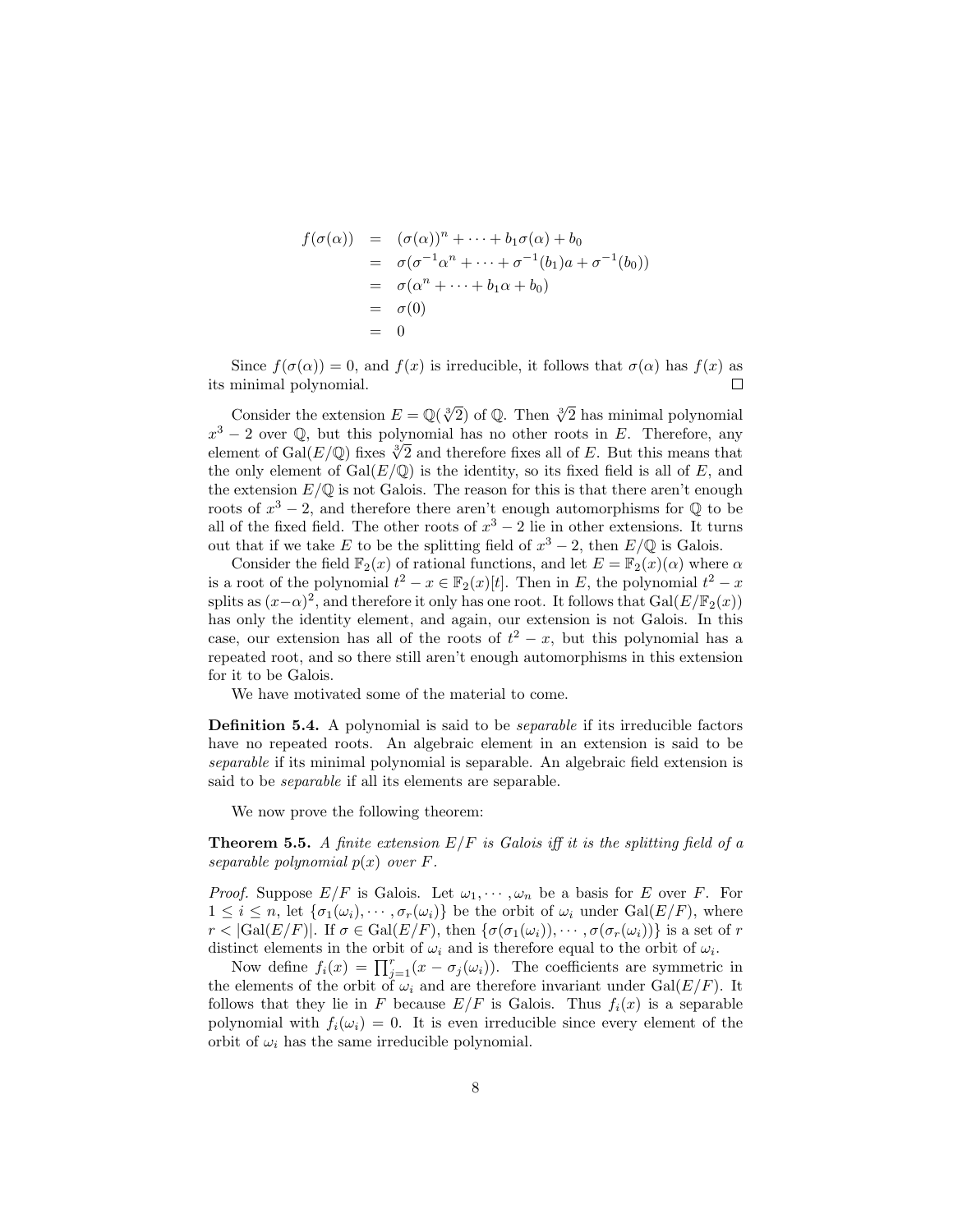Now let  $p(x) = \prod_{i=1}^{n} f_i(x)$ . Since each  $f_i$  splits in E,  $p(x)$  splits in E. As well,  $\omega_i$  is a root of  $p(x)$  for  $1 \leq i \leq n$ , so E is a splitting field for  $p(x)$  over F. Finally, the irreducible factors  $f_i$  of  $p(x)$  have no multiple roots, so  $p(x)$  is separable.

To prove the converse, we use induction on the number of roots n of  $p(x)$ which lie outside F. If  $n = 0$ , then  $E = F$ , and  $E/F$  is trivially Galois since F is fixed under the identity automorphism. Now suppose the theorem is true for  $n \leq k \geq 0$ , and suppose that  $p(x)$  has  $k+1$  roots outside of F. Let  $\alpha$  be one of these roots, and suppose its minimal polynomial  $f(x)$  has degree r. Then E is a splitting field for  $p(x)$  over  $F(\alpha)$ , and  $p(x)$  has at most k roots outside of  $F(\alpha)$ , and  $E/F(\alpha)$  is Galois by hypothesis. Therefore, if  $\theta$  is fixed under every element of Gal $(E/F)$ , then it is fixed under every element of Gal $(E/F(\alpha))$ , so  $\theta \in F(\alpha)$ .

If  $\beta$  is another root of  $f(x)$ , then there is an isomorphism from  $F(\alpha)$  to  $F(\beta)$ sending  $\alpha$  to  $\beta$ . Since E is a splitting field for  $p(x)$ , this can be extended to an automorphism of E sending  $\alpha$  to  $\beta$ .

We can therefore write  $\theta = c_0 + c_1 \alpha + \cdots + c_{r-1} \alpha^{r-1}$  for  $c_0, \cdots, c_{r-1} \in F$ . If  $\beta$  is any other root of  $f(x)$ , we can apply the automorphism of E sending  $\alpha$  to  $\beta$  to both sides to find that  $\theta = c_0 + c_1\beta + \cdots + c_{r-1}\beta^{r-1}$ . If we let  $g(x) = c_0 - \theta + c_1 x + \cdots + c_{r-1} x^{r-1} \in E[x]$ , then  $g(x)$  has a root at every root of  $f(x)$ . But  $f(x)$  has r distinct roots since  $p(x)$  is separable, and the degree of  $f(x)$  at most  $r-1$ , so it follows that  $f(x)$  is identically 0, and  $\theta = c_0 \in F$ . Hence the fixed field of  $Gal(E/F)$  is F, and  $E/F$  is Galois.  $\Box$ 

We can even sharpen our characterization of Galois extensions further:

**Definition 5.6.** An extension  $E/F$  is normal if whenever an irreducible polynomial  $f(x) \in F[x]$  has a root in E, then it splits in E.

<span id="page-8-0"></span>**Proposition 5.7.** A finite extension  $E/F$  is Galois iff it is normal and separable.

*Proof.* If  $\omega_1, \dots, \omega_n$  is a basis for E over F, let  $f_i(x)$  be the minimal polynomial of  $\omega_i$ . Then  $E/F$  is a splitting field for the product of the  $f_i$ , and each  $f_i$  is separable because  $E/F$  is.

Conversely, if  $E/F$  is Galois, and  $f(x) \in F[x]$  is irreducible and has a root  $\alpha$  in E, then let  $\sigma_1(\alpha), \cdots, \sigma_r(\alpha)$  be the orbit of  $\alpha$  under Gal(E/F). The polynomial  $\prod_{i=1}^r(x-\sigma_i(\alpha))$  is separable and irreducible in  $F[x]$ , and it splits over  $E$ , so  $E/F$  is normal and separable.

Remark 5.8. The proof of Proposition [5.7](#page-8-0) is intentionally brief because most of its ideas were convered in earlier proofs.

# 6 The Fundamental Theorem of Galois Theory

**Definition 6.1.** An *intermediate field* of an extension  $E/F$  is a subfield of E containing F.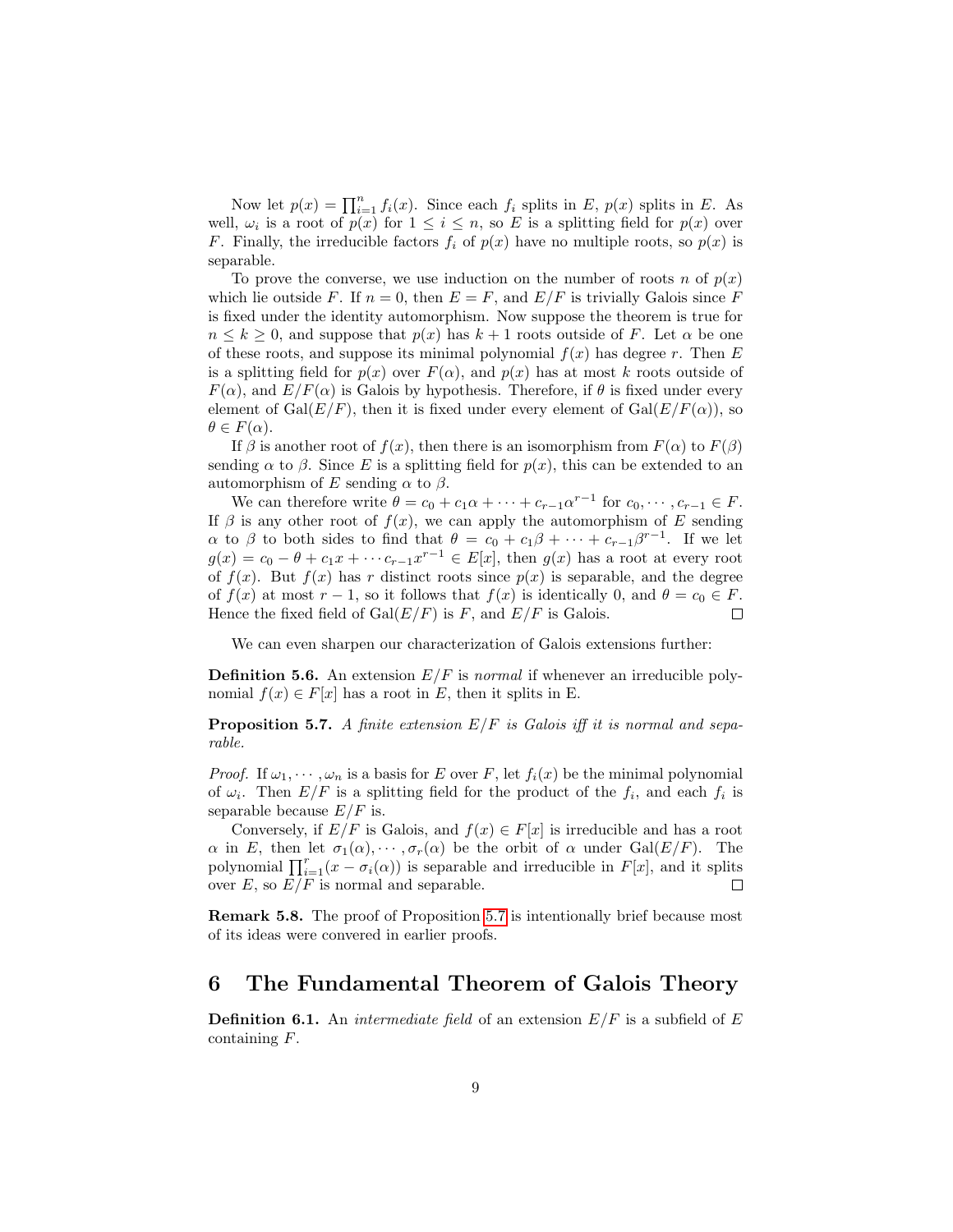**Definition 6.2.** If  $E/F$  is Galois, then two intermediate fields B and B' are said to be *conjugate* in  $E/F$  if there is  $\sigma \in Gal(E/F)$  such that  $\sigma(B) = B'$ .

Note that if two intermediate fields  $B$  and  $B'$  are isomorphic, then they are automatically conjugate, since if E is a splitting field for  $p(x)$  over F, then E is also a splitting field for  $p(x)$  over each of B and B', so the isomorphism from  $B$  to  $B'$  can be extended to an automorphism of  $E$ . It is clear that if two intermediate fields are conjugate, then they are isomorphic.

<span id="page-9-0"></span>**Proposition 6.3.** An intermediate field  $B$  of a Galois extension  $E/F$  has a conjugate (other than itself) iff  $B/F$  is normal.

*Proof.* If  $B/F$  is normal, then it is also separable because  $E/F$  is separable, so  $B/F$  is Galois. Hence it is the splitting field of a polynomial  $p(x)$  over F, and it is the field generated by the roots of  $p(x)$  in E. Any conjugate B' of B in E is also a splitting field for  $p(x)$  over F and hence is the field generated by the roots of  $p(x)$  in E. But that means  $B = B'$ .

Suppose that  $B/F$  is not normal. We use induction on  $[B:F]$ . If  $[B:F] = 1$ , then  $B = F$ , and B trivially has no other conjugates. Now suppose the theorem is true for  $[B : F] \leq k \geq 1$ , and suppose  $[B : F] = k + 1$ . Then there is  $\alpha \in B$  such that the minimal polynomial  $f(x)$  of  $\alpha$  over F does not split in B. Therefore, it has an irreducible factor  $g(x)$  in  $B[x]$  of degree greater than 1. But  $f(x)$  splits in E because  $E/F$  is Galois, so  $g(x)$  has a root  $\beta$  in E but not in  $F(\alpha)$ . We have an isomorphism from  $F(\alpha)$  to  $F(\beta)$  which fixes F since  $\alpha$  and  $\beta$  are both roots of  $f(x)$ , and we can extend this to an automorphism of E since E is a splitting field of the same polynomial over both  $F(\alpha)$  and  $F(\beta)$ . This automorphism sends B to a field B' which is not equal to B because  $B'$ contains  $\beta$ , so B has a distinct conjugate in E.  $\Box$ 

We can now prove:

**Theorem 6.4** (Fundamental Theorem of Galois Theory). Let  $E/F$  be a Galois extension, and let  $G = \text{Gal}(E/F)$ . If B is an intermediate field, then  $\text{Gal}(E/B)$ is a subgroup of  $Gal(E/F)$ . If  $H \leq Gal(E/F)$ , let  $E^H$  denote the fixed field of H. Then:

- 1. If  $H \leq G$ , then  $Gal(E/E^H) = H$ .
- 2. If B is an intermediate field, then  $E^{\text{Gal}(E/B)} = B$ .
- 3. If B is an intermediate field, then  $|Gal(E/B)| = [E : B]$  and  $[G : Gal(E/B)] =$  $[B : F]$  where  $[G : \text{Gal}(E/B)]$  is the index of  $\text{Gal}(E/B)$  in  $G$ .
- 4. B and C are intermediate fields with  $B \subseteq C$  iff  $Gal(E/C) \le Gal(E/B)$ .
- 5. Gal $(E/B)$  is normal in G iff  $B/F$  is normal. If these hold, then B is Galois.
- 6. If  $B/F$  is normal, then  $Gal(B/F) \cong G/Gal(E/B)$ .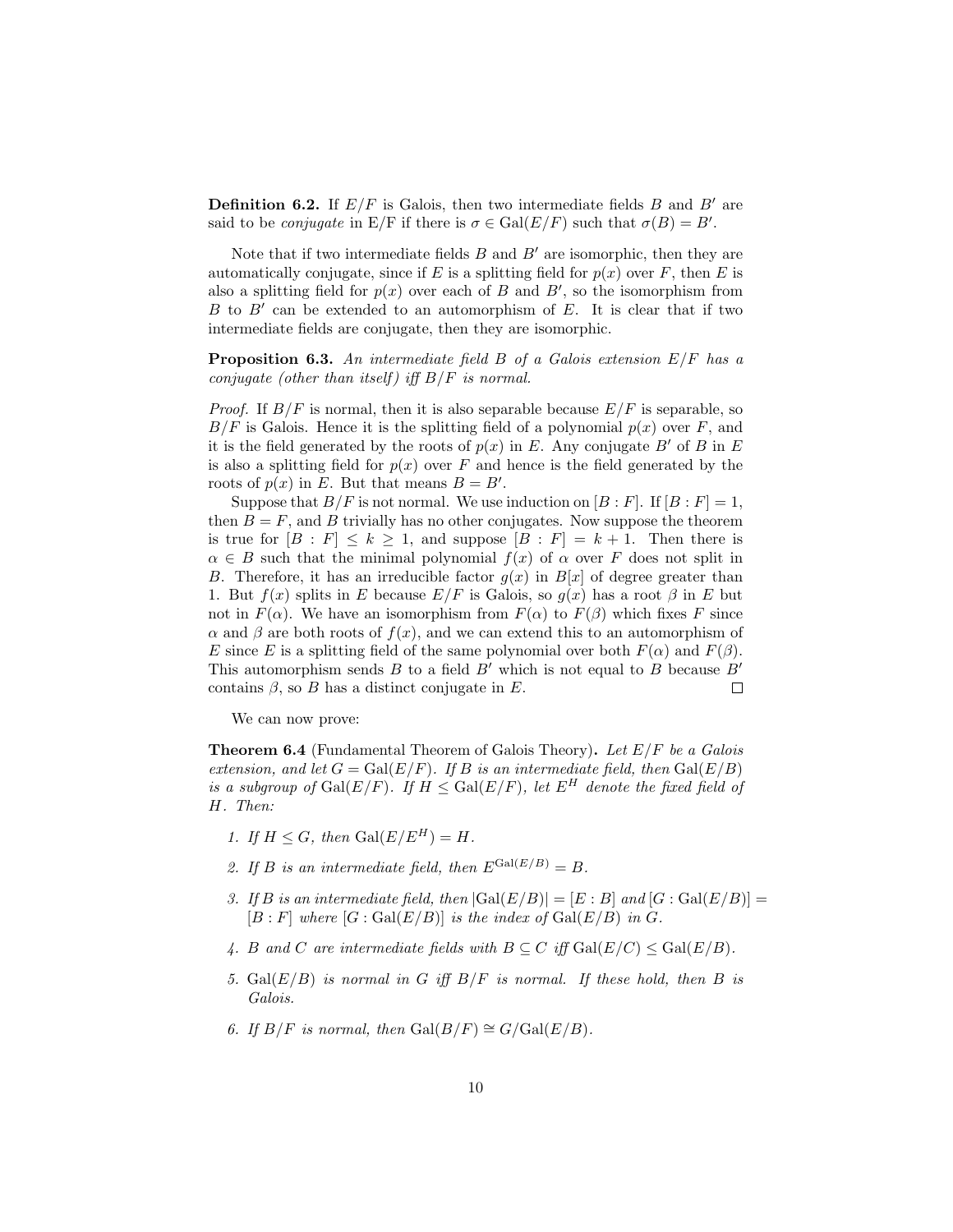Proof. 1. This follows immediately from Corollary [3.6.](#page-4-0)

2. Since E is the splitting field of a separable polynomial  $p(x)$  over F, it is also such over B and therefore Galois, so B is the fixed field of  $Gal(E/B)$ .

3. By the above 
$$
E^{\text{Gal}(E/B)} = B
$$
, so by Proposition 3.5,  $|\text{Gal}(E/B)| = [E : B]$ .  
Then  $[G : \text{Gal}(E/B)] = \frac{|G|}{|\text{Gal}(E/B)|} = \frac{[E : F]}{[E : B]} = [B : F]$ .

- 4. If  $B \subseteq C$ , then any automorphism which fixes all of C also fixes all of B, so  $Gal(E/C) \le Gal(E/B)$ . If  $Gal(E/C) \le Gal(E/B)$ , then anything fixed under all of  $Gal(E/B)$  is also fixed under all of  $Gal(E/C)$ , so  $E^{Gal(E/B)} \subseteq$  $E^{\operatorname{Gal}(E/C)}$  or  $B\subseteq C$ .
- 5. Suppose B is an intermediate field. If  $\sigma$  is an automorphism, then  $\sigma Gal(E/B)\sigma^{-1}$ fixes all of  $\sigma(B)$ , so it is contained in Gal $(E/\sigma(B))$ . But  $[B : F] = [\sigma B :$  $F<sub>1</sub>$ , so

$$
|\text{Gal}(E/\sigma B)| = |\text{Gal}(E/B)| = |\sigma \text{Gal}(E/B)\sigma^{-1}|,
$$

so

$$
\operatorname{Gal}(E/\sigma(B)) = \sigma \operatorname{Gal}(E/B)\sigma^{-1}.
$$

It follows that  $\sigma \text{Gal}(E/B) \sigma^{-1}$  and  $\text{Gal}(E/B)$  are distinct are distinct iff  $\sigma(B)$  and B are distinct since the transformation sending B to Gal( $E/B$ ) from intermediate fields to subgroups of  $G$  has an inverse and is therefore injective. It follows that  $Gal(E/B)$  has no conjugates in G other than itself iff  $B$  has no conjugates in  $E$  other than itself. But the former is the definition of a normal subgroup, and the latter is equivalent to  $B/F$  being normal by Proposition [6.3,](#page-9-0) so B is normal iff  $Gal(E/B)$  is normal in G. Since  $B$  is contained in  $E$ , and every element of  $E$  is separable over  $F$ , we have that  $B$  is separable over  $F$ , so if  $B$  is normal, then  $B$  is Galois by Proposition [5.7.](#page-8-0)

6. If  $B/F$  is normal, then the image of B under any element of  $Gal(E/F)$  is  $B$  since  $B$  has no conjugates other than itself, so the restriction of elements of  $Gal(E/F)$  to B defines a homomorphism of  $Gal(E/F)$  to  $Gal(B/F)$ . The kernel is precisely those elements of  $Gal(E/F)$  which fix B, and this homomorphism is onto since its image has order  $\frac{|\text{Gal}(E/F)|}{|\text{Gal}(E/B)|} = \frac{[E:F]}{[E:B]}$  $\frac{[B \cdot 1]}{[E:B]} =$  $[B : F] = |Gal(B/F)|.$  $\Box$ 

# 7 Additional Facts

We continue with some useful facts that were not necessary for the proof of the Fundamental Theorem.

**Definition 7.1.** A field  $F$  is *perfect* if all of its finite extensions are separable. Equivalently, all the irreducible polynomials in  $F[x]$  are separable.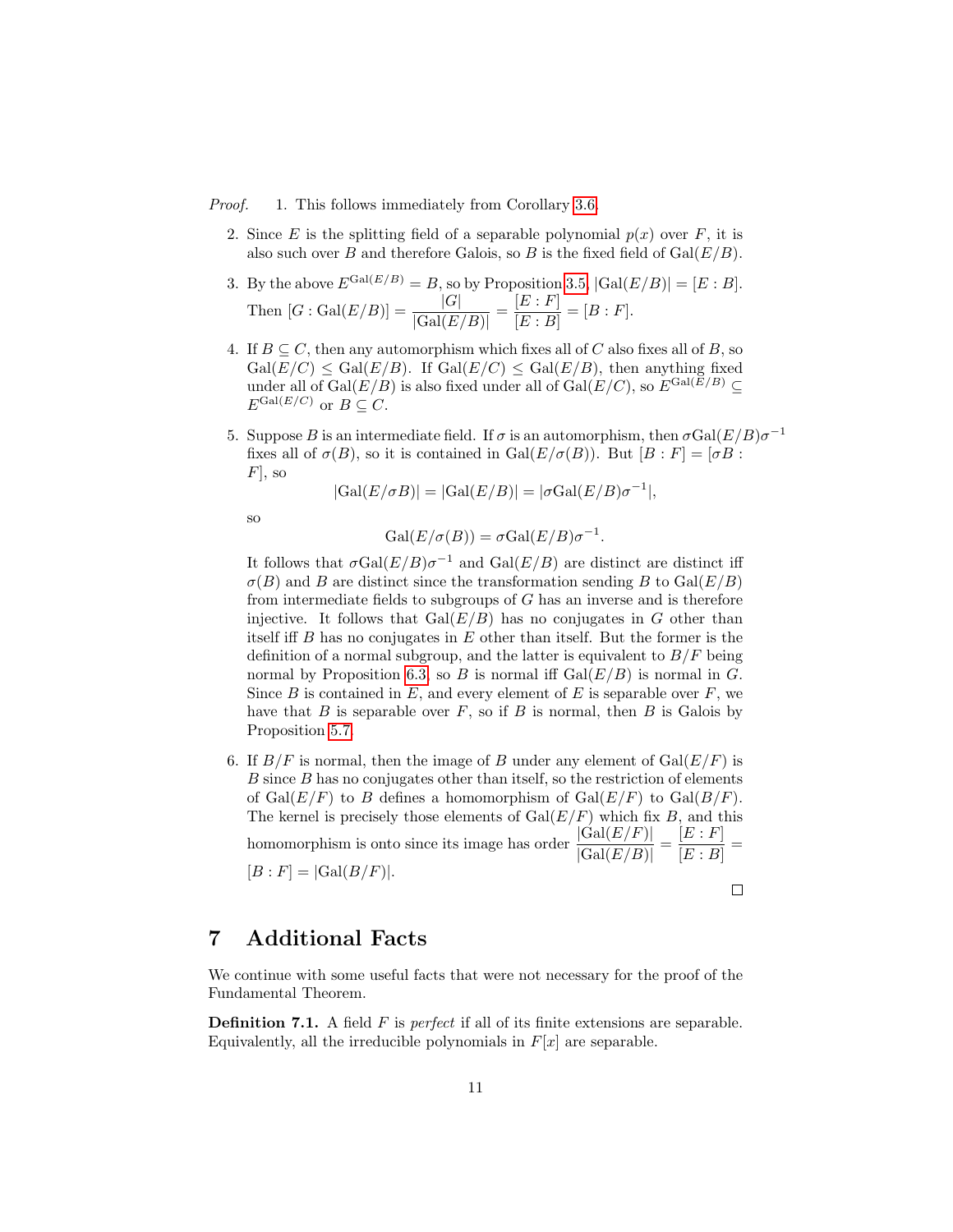Over a perfect field, the splitting field of any polynomial is a Galois extension.

**Example 7.2.** The field  $\mathbb{F}_2(x)$  is not perfect, as was shown earlier.

Proposition 7.3. Any field F of characteristic 0 is perfect.

*Proof.* Suppose  $f(x) \in F[x]$  is irreducible and inseparable. Then it has a multiple root, call it  $\alpha$ . Therefore,  $f'(\alpha) = 0$ . But  $f(x)$  is the minimal polynomial for  $\alpha$ , so  $f'(x)$  must be identically 0. But in a field of characteristic zero, this means that  $f(x)$  is constant, so it certainly does not have multiple roots.  $\Box$ 

<span id="page-11-0"></span>**Proposition 7.4.** If  $E/F$  and  $K/E$  are Galois, then so is  $K/F$ .

*Proof.* We show that the fixed field of  $Gal(K/F)$  is F. Suppose  $\theta$  is fixed by all of  $Gal(K/F)$ . Then it is fixed by all of  $Gal(K/E)$ , so  $\theta \in E$ . Then each element of  $Gal(E/F)$  can be extended to an element of  $Gal(K/F)$ , since K is a splitting field over E, so  $\theta$  is fixed under each element of  $Gal(E/F)$ . It follows that  $\theta \in F$  because  $E/F$  is Galois.  $\Box$ 

**Definition 7.5.** The *compositum*  $B \cup C$  of two intermediate fields B and C of an extension  $E/F$  is the intersection of all intermediate fields containing both of them. If H and K are two subgroups of a group G, the subgroup  $H \cup K$  is defined to be the intersection of all subgroups of G containing both of them.

**Proposition 7.6.** If  $E/F$  is Galois, and  $B_1, \dots, B_k$  are intermediate fields, then:

- 1. Gal $(E/B_1) \cap \cdots \cap Gal(E/B_k) = Gal(E/B_1 \cup \cdots \cup B_k).$
- 2. Gal $(E/B_1) \cup \cdots \cup$  Gal $(E/B_k) \subset$  Gal $(E/B_1 \cap \cdots \cap B_k)$ .
- *Proof.* 1. If  $\sigma \in \text{Gal}(E/F)$  fixes  $B_1 \cup \cdots \cup B_k$ , then it fixes  $B_i$  for  $1 \leq i \leq k$ , so it is contained in  $Gal(E/B_i)$  for  $1 \leq i \leq k$ , hence  $Gal(E/B_1 \cup \cdots \cup B_k) \subseteq$  $Gal(E/B_1) \cap \cdots \cap Gal(E/B_k).$

If  $\sigma \in \text{Gal}(E/F)$  fixes  $B_i$  for  $1 \leq i \leq k$ , then it fixes  $B_1 \cup \cdots \cup B_k$ , so  $Gal(E/B_1) \cap \cdots \cap Gal(E/B_k) \subseteq Gal(E/B_1 \cup \cdots \cup B_k)$ , showing their equality.

2. If  $\sigma \in \text{Gal}(E/F)$  is in  $\text{Gal}(E/B_1) \cup \cdots \cup \text{Gal}(E/B_k)$ , then it is in  $\text{Gal}(E/B_i)$ for some  $1 \leq i \leq k$ , so it fixes  $B_1 \cap \cdots \cap B_k$  and hence is in  $Gal(E/B_1 \cup$  $\cdots \cup B_k$ ).

 $\Box$ 

### 8 Finite Fields

**Lemma 8.1.** If G is a finite group in which the equation  $x^n = 1$  has at most n solutions for each n, then G is cyclic.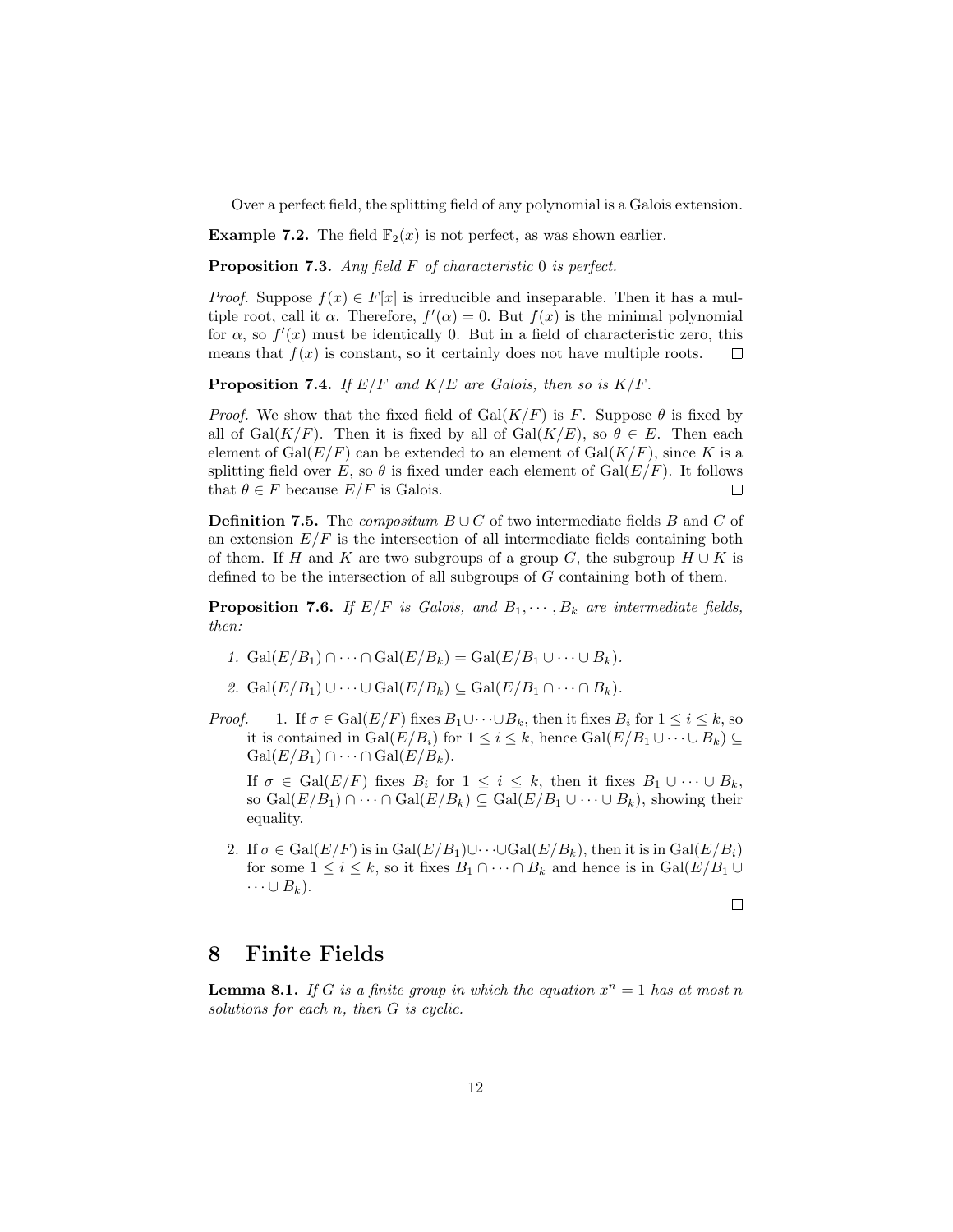*Proof.* Suppose that G is not cyclic. Let  $n_k$  denote the number of elements of G of order k. Then we have  $\sum$  $k||G|$  $n_k = |G|$ . Suppose that  $n_k \leq \phi(k)$  for all k.

We have  $n_{|G|} = 0$ , so

$$
|G| = \sum_{k||G|} n_k \le \sum_{k||G|, k \neq |G|} \phi(k) < \sum_{k||G|} \phi(k) = |G|
$$

a contradiction. Therefore, there is k such that  $n_k > \phi(k)$ . Let  $a \in G$  have order k. Then the k elements of the subgroup generated by a satisfy  $x^k = 1$ . But this subgroup has  $\phi(k)$  elements of order k, so there is another element of G of order k not in this subgroup, which also satisfies  $x^k = 1$ , so there are more than k solutions to  $x^k = 1$  in G, a contradiction. It follows that G is cyclic.

<span id="page-12-0"></span>Corollary 8.2. Any finite subgroup of the multiplicative group of a field is cyclic

*Proof.* The equation  $x^n = 1$  has at most n solutions in any field.  $\Box$ 

**Lemma 8.3.** If F is a field of characteristic p, then  $(a + b)^p = a^p + b^p$  for  $a, b \in F$ .

*Proof.* The binomial coefficient  $\binom{p}{p}$  $\binom{p!}{k! (p-k)!}$  for  $1 \leq k \leq p-1$  is divisible k by p since there are no multiples of p in the denominator. Therefore,  $(a + b)^p =$  $\sum_{i=1}^{p}$  $a^k b^{p-k} \begin{pmatrix} p \\ p \end{pmatrix}$  $= a^p + b^p.$  $\Box$ k  $k=0$ 

It follows that the map sending x to  $x^p$  is an automorphism of the field F.

Definition 8.4. This automorphism is called the Frobenius automorphism of F.

If  $|E| = p^k$ , then there is an element a of order  $p^k - 1$ . If we apply the Frobenius automorphism fewer than  $k$  times to  $a$ , we get an element distinct from  $a$ , and if we apply it  $k$  times, we get  $a$  again. It follows that because  $a$  generates  $E^{\times}$ , the Frobenius automorphism has order k. Since E has degree k over  $\mathbb{F}_p$ , all elements of Gal $(E/\mathbb{F}_p) \cong C_k$  are powers of the Frobenius automorphism, and  $E/\mathbb{F}_p$  is Galois. It follows that all extensions of finite fields are Galois (as they are the splitting field of a separable polynomial).

For any positive integer k, we can construct the splitting field  $E$  of  $f(x) =$  $x^{p^k} - x$  over  $\mathbb{F}_p$ . The derivative of this polynomial is  $-1$ , so it has no repeated roots. Thus E has at least  $p^k$  elements. Furthermore, the  $p^k$  roots of this polynomial form a subfield of  $E$ , and since  $f(x)$  splits in this subfield, it follows that this subfield must be equal to E, so E has  $p^k$  elements. Furthermore, if E and E' both have  $p^k$  elements, then each is a splitting field for  $x^{p^k} - x$  over  $\mathbb{F}_p$ , so they are isomorphic. We have proved:

**Theorem 8.5.** There is a unique finite field of each prime power order  $p^k$ , denoted  $\mathbb{F}_{p^k}$ . Its Galois group over  $\mathbb{F}_p$  is the cyclic group of order k.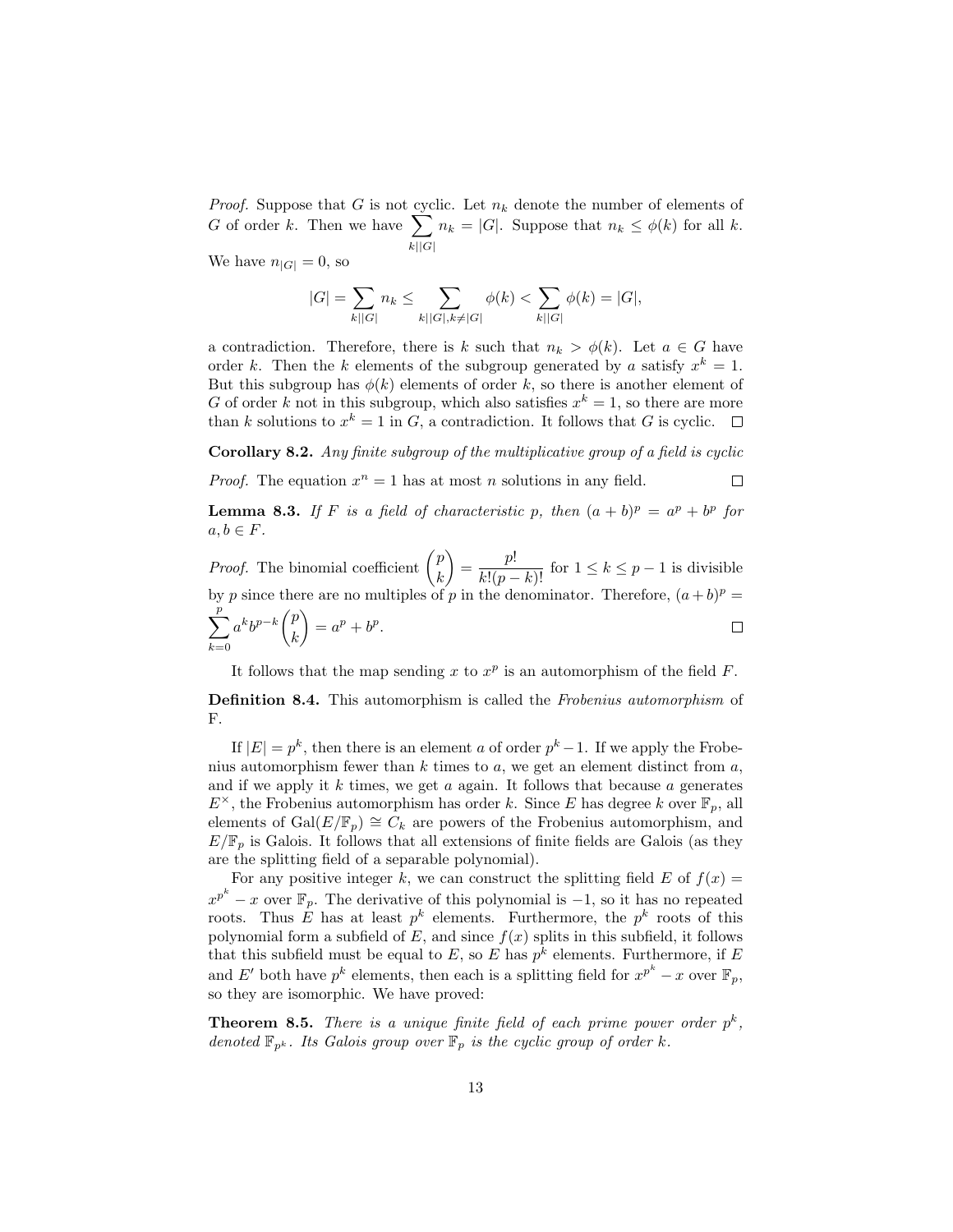In fact, any finite field must have prime power order, as it is a vector space over  $\mathbb{F}_p$ , where p is its characteristic.

Here is another proof of the uniqueness of finite fields of a given order, which, although unnecessary, is a nice application of the Fundamental Theorem of Galois Theory.

**Proposition 8.6.** If E and F are two finite fields of the same order, then they are isomorphic.

*Proof.* Let E and F be two fields of order  $p^k$ , and say they are formed by adjoining a root of the polynomials q and r with degree k respectively. If they are not isomorphic, then  $E$  does not contain a root of  $r$ , so we can form an extension L of E that contains a root of r. Then L contains both  $E$  and  $F$ . But the Galois group of  $L$  is cyclic, and cyclic groups have at most one subgroup of each order, so by the fundamental theorem of Galois theory, we have that there is at most one subfield of a given order. This means that  $E = F$  as subfields of L, so they are isomorphic.  $\Box$ 

# 9 Gauss's Lemma and Unique Factorization in  $U[x]$

**Definition 9.1.** If U is a UFD, then the *content* of a polynomial  $p(x) \in U[x]$ is the greatest common divisor of its coefficients. A polynomial is said to be primitive if it has content 1.

Any polynomial in  $U[x]$  can be uniquely expressed as an element of U times a primitive polynomial, and this element of U is its content.

**Lemma 9.2.** If  $f(x), g(x) \in U[x]$  are primitive, then so is  $f(x)g(x)$ .

*Proof.* Suppose  $f(x)$  and  $g(x)$  are primitive, and suppose  $f(x)g(x)$  is primitive. Then there is a prime  $p \in U[x]$  such that p divides all the coefficients of  $f(x)g(x)$ . Since  $f(x)$  and  $g(x)$  are primitive, p does not divide all the coefficients of either of  $f(x)$  and  $g(x)$ . It follows that when reduced modulo p,  $f(x)$  and  $g(x)$  are nonzero, while  $f(x)g(x)$  is zero. But p is prime, so  $U/(p)$  and therefore  $U/(p)[x]$ are integral domains, so  $f(x)g(x)$  is not zero, giving a contradiction. It follows that  $f(x)g(x)$  was primitive in the first place.  $\Box$ 

**Definition 9.3.** Let D be the field of fractions of U, and let  $p(x) \in D[x]$ . There exists  $a \in U[x]$  such that  $ap(x) \in U[x]$  (for example, take the product of the denominators of the coefficients of  $p(x)$ ). Define the content of  $p(x)$  to be the content of  $ap(x)$  divided by a.

**Lemma 9.4.** The content of a polynomial  $p(x) \in D[x]$  is well defined up to units, and if  $p(x) = af(x)$  for  $f(x) \in U[x]$  primitive, then a is the content of  $p(x)$ .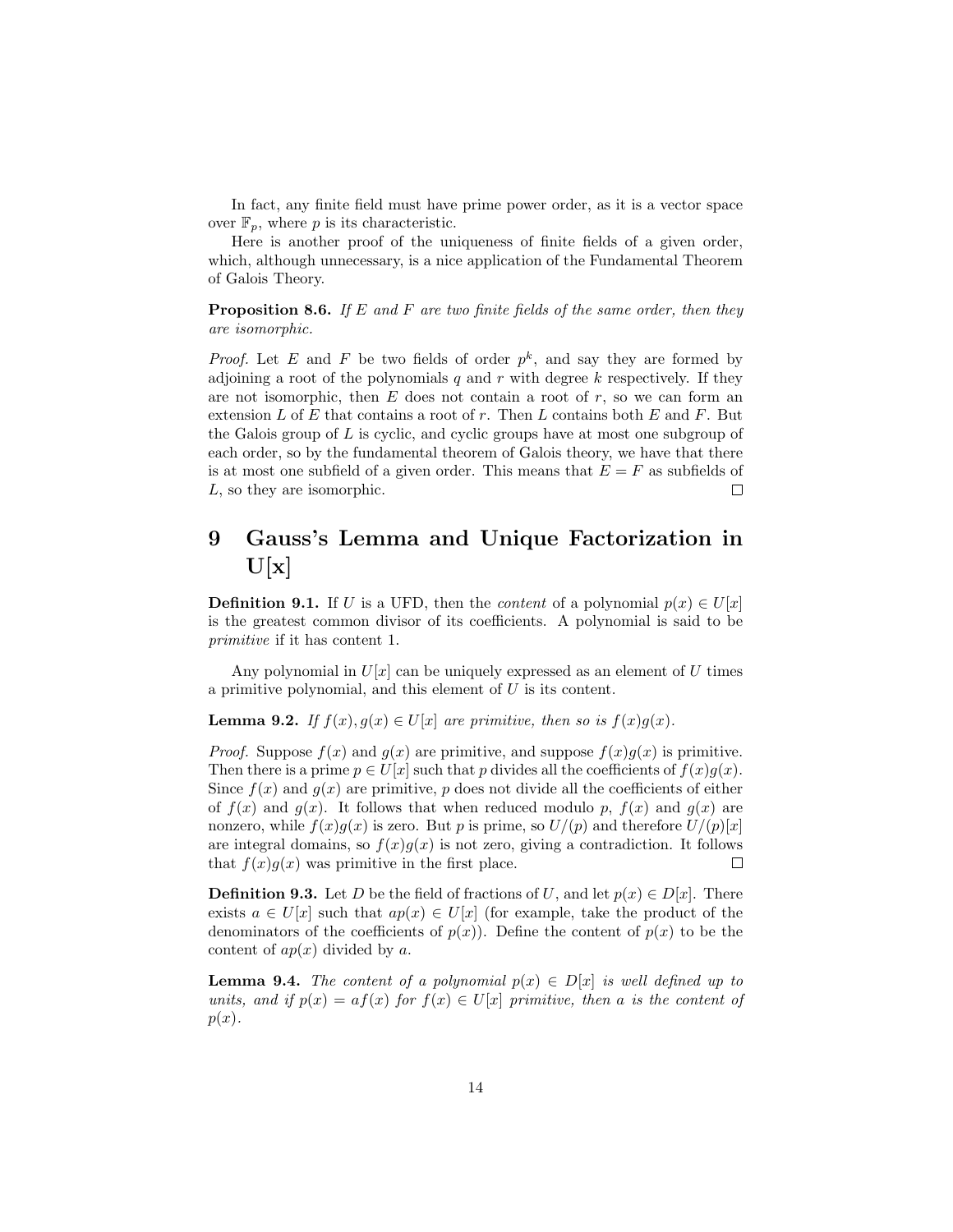**Proposition 9.5** (Gauss's Lemma). Suppose  $p(x) \in U[x]$  factors in D[x]. Then it factors in  $U[x]$ .

Proof.

 $\Box$ 

 $\Box$ 

**Proposition 9.6** (Eisentein's Criterion). Suppose  $p(x) = \sum_{k=0}^{n} a_k x^k \in U[x]$ for which there exists a prime  $p \in U$  such that  $p \mid a_k$  for  $0 \leq k \leq n-1$  and  $p^2 \nmid a_0$ . Then  $p(x)$  is irreducible.

Proof.

### 10 Cyclotomic Extensions

**Definition 10.1.** An nth root of unity is an element  $\zeta$  of a field F such that  $\zeta^n = 1$  for some positive integer *n*.

**Definition 10.2.** If E is a finite extension of  $\mathbb{Q}$  obtained by adjoining a root of unity, it is called a cyclotomic extension.

Since all nth roots of unity are roots of the polynomial  $x<sup>n</sup> - 1$ , there are at most *n* of them. Furthermore, the derivative of this polynomial is  $nx^{n-1}$ , whose only root is 0, which is clearly not a root of  $x<sup>n</sup> - 1$ . Therefore, the polynomial  $x^n - 1$  has no multiple roots, and we can form a splitting field E of  $x^n - 1$  over a field F which contains n distinct roots of  $x^n - 1$ .

Furthermore, if  $a^n = b^n = 1$ , then  $(ab)^n = 1$ , so the roots of  $x^n - 1$  in any field form a multiplicative group. If E has all the roots of  $x<sup>n</sup> - 1$ , this is a finite group of order  $n$ , and by Corollary [8.2](#page-12-0) is cyclic. Each element of this group has some order dividing n, and for each  $k \mid n$ , there are  $\phi(k)$  elements of order k and  $k$  kth roots of unity.

**Definition 10.3.** A root of unity of order  $k$  is called a *primitive*  $k$ th root of unity.

If we adjoin a primitive nth root of unity  $\zeta_n$  to a field F, then its minimal polynomial divides  $x^n - 1$ , so we can imbed  $F(\zeta_n)$  in the splitting field E of  $x<sup>n</sup> - 1$  over F. Then all the roots of  $x<sup>n</sup> - 1$  can be expressed as powers of  $\zeta_n$ , so  $E = F(\zeta_n)$ . Since  $x^n - 1$  has no multiple roots and is therefore separable, this extension is always Galois.

It follows that if  $\zeta_k$  is a primitive kth root of unity sitting inside E, then  $F(\zeta_k)$  is a splitting field for  $x^k - 1$  over F, i.e. the splitting field of  $x^k - 1$  sits inside that of  $x^n - 1$ . This allows us to freely talk about kth roots of unity sitting in the splitting field of  $x<sup>n</sup> - 1$  just as if they were in the splitting field of  $x^k-1$ .

Fix a primitive nth root of unity  $\zeta_n \in E$ . Any automorphism of E must restrict to an automorphism of the group of nth roots of unity, and such an automorphism must send primitive roots to primitive roots of unity. Furthermore, any element of  $Gal(E/F)$  is determined by its action on  $\zeta_n$  and therefore on the subgroup of nth roots of unity. The automorphism group of a cyclic group of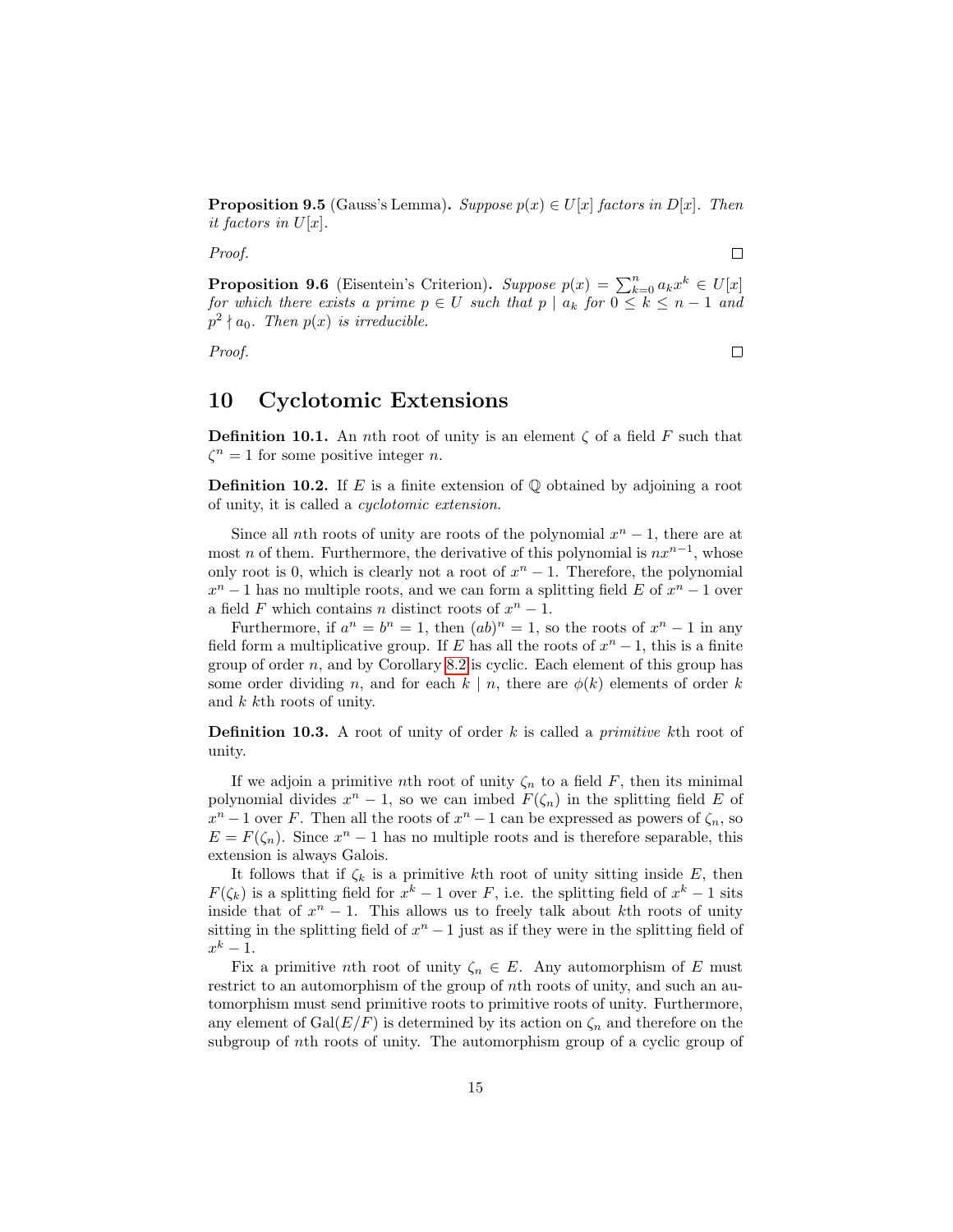order *n* is isomorphic to  $(\mathbb{Z}/n)^{\times}$ , so  $Gal(E/F)$  imbeds in this group. We have proven:

<span id="page-15-0"></span>**Proposition 10.4.** If F is a field, and  $E = F(\zeta_n)$ , where  $\zeta_n$  is a primitive nth root of unity, then  $E/F$  is Galois and equal to the splitting field of  $x<sup>n</sup> - 1$  over F, and Gal $(E/F)$  imbeds in  $(\mathbb{Z}/n)^{\times}$ .

It follows that  $Gal(E/F)$  sends primitive nth roots of unity only to primitive nth roots of unity, and so the minimal polynomial of each primitive root of unity has only primitive nth roots of unity as roots. It follows that the product of  $x - \zeta_n$  for each primitive *n*th root of unity  $\zeta_n$  has coefficients in F. We define:

**Definition 10.5.** The polynomial  $\Phi_n(x) = \prod (x - \zeta_n)$  over all primitive *nth* roots of unity  $\zeta_n$  is called the *n*th *cyclotomic* polynomial.

By definition, the polynomial  $\Phi_n(x)$  has degree  $\phi(n)$ .

Since the roots of  $x^n - 1$  are those which have order k for some  $k \mid n$ , we get

$$
x^n - 1 = \prod_{k|n} \Phi_k(x).
$$

For the rest of this section, we work over the base field Q.

**Proposition 10.6.** For all n,  $\Phi_n(x)$  has integer coefficients and is primitive.

*Proof.* We induct on *n*. For  $n = 1$ , we have  $\Phi_1(x) = x - 1$ .

Suppose the proposition is true for all  $n \leq m-1 \geq 1$ . The polynomial  $x^m-1$ splits as  $\prod_{m}^{m}(x-\zeta_{m}^{a})$ . By hypothesis, for each  $k \mid m, k \neq m$ , the polynomial  $\Phi_k(x)$  has integer coefficients, content 1, and divides  $x^m - 1$ . The product

$$
p(x) = \prod_{k|m,k \neq m} \Phi_k(x)
$$

is therefore primitive with integer coefficients. We can thus write  $x^m - 1 =$  $f(x)p(x)$  for  $f(x)$  primitive with integer coefficients, by Gauss's Lemma. But

$$
x^m - 1 = \Phi_m(x)p(x),
$$

so  $\Phi_m(x) = f(x)$ , and  $\Phi_m(x)$  has integer coefficients and is primitive.  $\Box$ 

**Lemma 10.7.** If  $p^k$  is a power of a prime in  $\mathbb{Z}$ , then  $\Phi_{p^k}(x)$  is irreducible.

*Proof.* The primitive  $p^k$ th roots of unity are the  $p^k$ th roots of unity which are not  $p^{k-1}$ th roots of unity, so  $\Phi_{p^k}(x) = \frac{x^{p^k}-1}{x^{p^{k-1}}}$  $\frac{x^{p^k}-1}{x^{p^{k-1}}-1}=\sum_{i=0}^{p-1}$  $i=0$  $x^{ip^{k-1}}$ . Now  $\Phi_{p^k}(x)$  is irreducible iff  $\Phi_{p^k}(x+1)$  is. Then

$$
\Phi_{p^k}(x+1) = \sum_{i=0}^{p-1} (x+1)^{ip^{k-1}}.
$$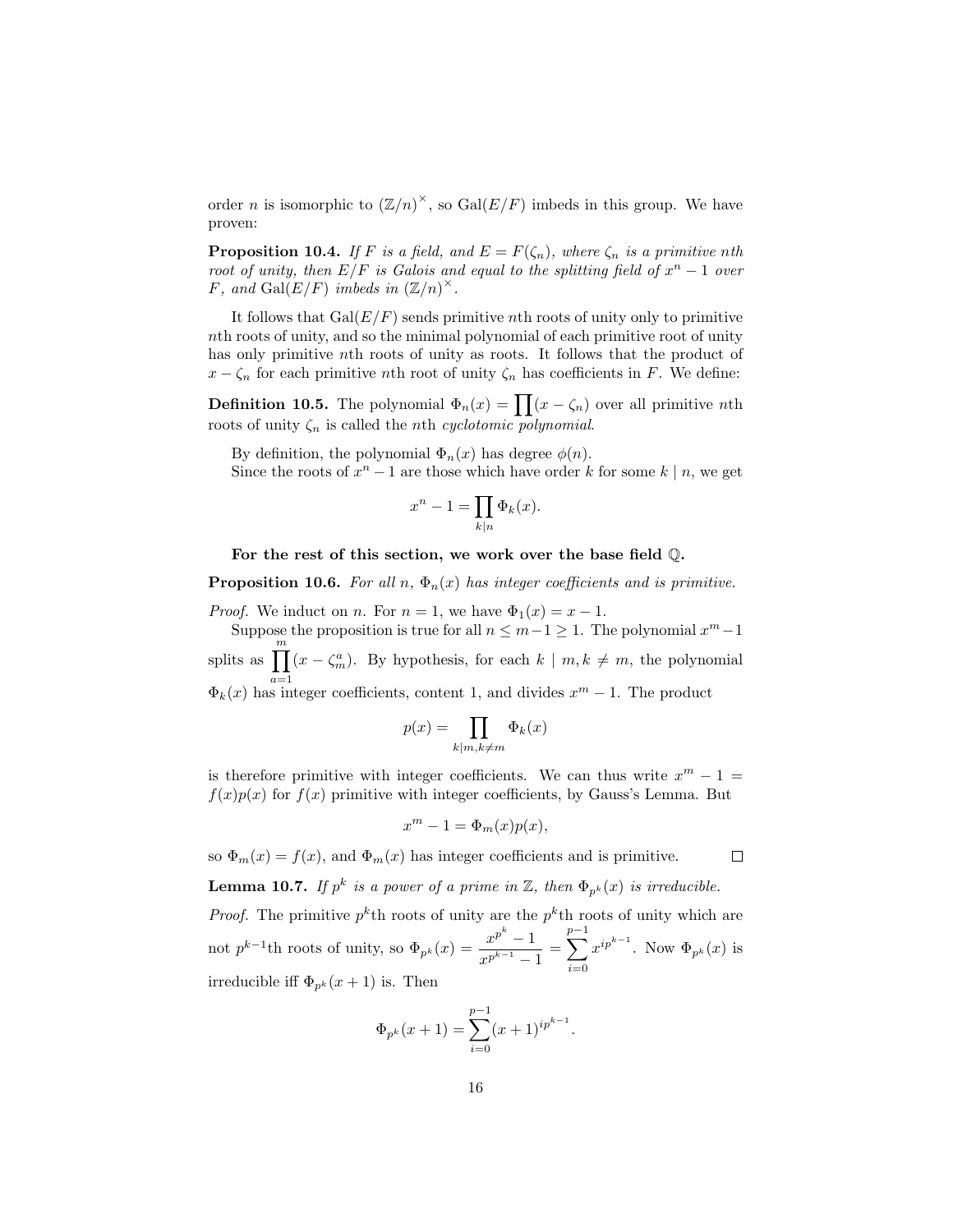The constant term of  $\Phi_{p^k}(x+1)$  is p, and the leading coefficient is 1.

Taking  $(x^{p^{k-1}}-1)\Phi_{p^k}(x) = x^{p^k}-1$  and reducing both sides of this equation mod p, we get  $(x-1)^{p^{k-1}}\Phi_{p^k}(x) \equiv (x-1)^{p^k} \mod p$ . Since  $\mathbb{Z}/p[x]$  is an integral domain, we can conclude  $\Phi_{p^k}(x) \equiv (x-1)^{p^k-p^{k-1}} \mod p$ , so  $\Phi_{p^k}(x+1) \equiv$  $x^{p^k-p^{k-1}}$  $\mod p$ . This means that all the coefficients other than the leading coefficient of  $\Phi_{p^k}(x+1)$  are divisible by p. It follows by Eisenstein's Criterion that  $\Phi_{p^k}(x+1)$  and therefore  $\Phi_{p^k}(x)$  are irreducible.  $\Box$ 

By the above lemma, the extension  $\mathbb{Q}(\zeta_{p^k})/\mathbb{Q}$ , where  $\zeta_{p^k}$  is a primitive  $p^k$ th root of unity, has degree  $\phi(p^k)$ . Since the extension is Galois, this is the order of its Galois group, so by Proposition [10.4,](#page-15-0) the Galois group is isomorphic to  $(\mathbb{Z}/p^k)^\times$ .

**Theorem 10.8.** The cyclotomic polynomial  $\Phi_n(x)$  is irreducible over  $\mathbb Q$  for all positive integers n.

*Proof.* Let E be the splitting field of  $x^n - 1$ . Then  $E = \mathbb{Q}(\zeta_n)$ , where  $\zeta_n$  is a primitive nth root of unity. If we can show that  $E/F = |Gal(E/F)| = \phi(n)$ , then the minimal polynomial of  $\zeta_n$  over  $\mathbb Q$  has degree  $\phi(n)$ , and therefore  $\Phi_n(x)$ must be this minimal polynomial, so  $\Phi_n(x)$  is irreducible.

Let  $\zeta_m$  denote a primitive mth root of unity for all positive integer m. We now prove by induction on n that  $|Gal(E/F)| = \phi(n)$ , where  $E = \mathbb{Q}(\zeta_n)$ . For  $n = 1$ , we have  $\zeta_n = 1$ , so the result is trivial.

Now suppose the hypothesis is true for all  $n < k > 1$ . We prove the result for  $n = k$ .

Let E denote the splitting field of  $x^k - 1$  over Q. Suppose k factors as  $p_1^{e_1} \cdots p_k^{e_k}$ . Let  $m = \frac{k}{p_1^e}$  $\frac{k}{p_1^{e_1}}$ . Let  $\overline{F}/\mathbb{Q}$  denote the splitting field of  $x^m - 1$ , which, by hypothesis, has degree  $\phi(m)$ . Note that we can imbed F in E. If  $H = \text{Gal}(E/K)$ and  $N = \text{Gal}(E/\mathbb{Q}(\zeta_{p_1^{e_1}}))$ , then  $H \cap N$  is the trivial subgroup, since K and  $\zeta_{p_1^{e_1}}$ together generate E over Q.

The product of two elements of a finite group with relatively prime orders has order equal to their product, and by induction, the product  $\zeta_{p_1^{e_1}} \cdots \zeta_{p_k^{e_k}}$ has order *n*. If  $E_i$  denotes  $\mathbb{Q}(\zeta_{p_i^{e_i}})$ , this implies that  $E_1 \cup \cdots \cup E_k = E$ . Let  $G_i = \text{Gal}(E/E_i) \leq \text{Gal}(E/\mathbb{Q}).$ 

 $\Box$ 

# 11 Ruler and Compass Constructions

# 12 Noether's Equations and Hilbert's Theorem 90

**Definition 12.1.** If G is a finite group of automorphisms of a field  $E$ , then a mapping  $G \to E^{\times}$  defined by  $\sigma \to x_{\sigma}$  for  $\sigma \in G$  is said to be a *solution to*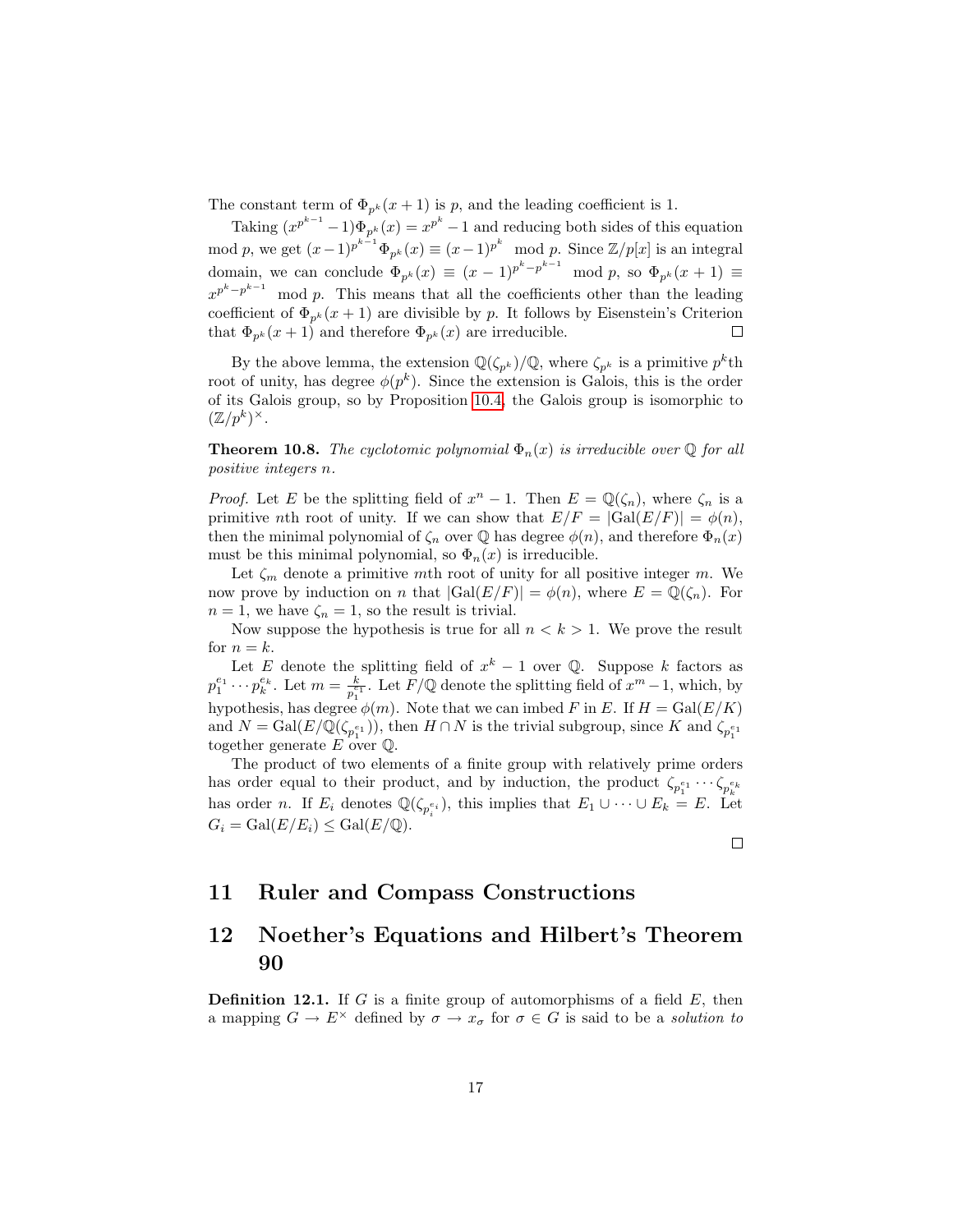*Noether's Equations* if for all  $\sigma, \tau \in G$ , we have

$$
x_{\sigma}\sigma(x_{\tau}) = x_{\sigma\tau}.
$$

If  $x_{\sigma}$  is contained in the fixed field F of G for all  $\sigma \in G$ , then  $x_{\sigma}x_{\tau} = x_{\sigma\tau}$ , so we have a character of  $G$  in  $F$ . Similarly, given a character of  $G$  in  $F$ , then we have a solution of Noether's Equations contained in F.

<span id="page-17-0"></span>**Proposition 12.2.**  $\{x_{\sigma}\}_{\sigma \in G}$  is a solution to Noether's Equations iff there exists  $\alpha \in E$  such that  $x_{\sigma} = \frac{\alpha}{\alpha}$  $\frac{\alpha}{\sigma(\alpha)}$  for all  $\sigma \in G$ .

*Proof.* If  $\alpha \in E$ , and  $x_{\sigma} = \frac{\alpha}{\alpha}$  $\frac{\alpha}{\sigma(\alpha)}$ , then

$$
x_{\sigma}\sigma(x_{\tau}) = \left(\frac{\alpha}{\sigma(\alpha)}\right)\sigma\left(\frac{\alpha}{\tau(\alpha)}\right)
$$
  
= 
$$
\left(\frac{\alpha}{\sigma(\alpha)}\right)\left(\frac{\sigma(\alpha)}{\sigma(\tau(\alpha))}\right)
$$
  
= 
$$
\frac{\alpha}{\sigma(\tau(\alpha))}
$$
  
= 
$$
x_{\sigma\tau}
$$

So then  $\{x_{\sigma}\}_{{\sigma}\in G}$  is a solution to Noether's Equations.

Conversely, suppose  $\{x_{\sigma}\}_{\sigma \in G}$  is a solution to Noether's Equations.

 $\sum$ By the linear independence of characters, there exists  $a \in E$  such that  $\tau{\in}G$  $x_{\tau} \tau(a) = \alpha \neq 0$ . Then

$$
x_{\sigma}\sigma(\alpha) = x_{\sigma}\sigma\left(\sum_{\tau \in G} x_{\tau}\tau(a)\right)
$$
  
= 
$$
\sum_{\tau \in G} x_{\sigma}\sigma(x_{\tau})\sigma(\tau(a))
$$
  
= 
$$
\sum_{\tau \in G} x_{\sigma\tau}\sigma(\tau(a))
$$
  
= 
$$
\sum_{\tau \in G} x_{\tau}\tau(a)
$$
  
= 
$$
\alpha
$$

It follows that  $x_{\sigma} = \frac{\alpha}{\sigma}$  $\frac{\alpha}{\sigma(\alpha)}$  for all  $\sigma \in G$ .  $\Box$ 

**Definition 12.3.** If  $E/F$  is a Galois extension, and  $\alpha \in E$ , we define the norm  $N_{E/F}(\alpha)$  to be

$$
\prod_{\sigma \in \mathrm{Gal}(E/F)} \sigma(\alpha).
$$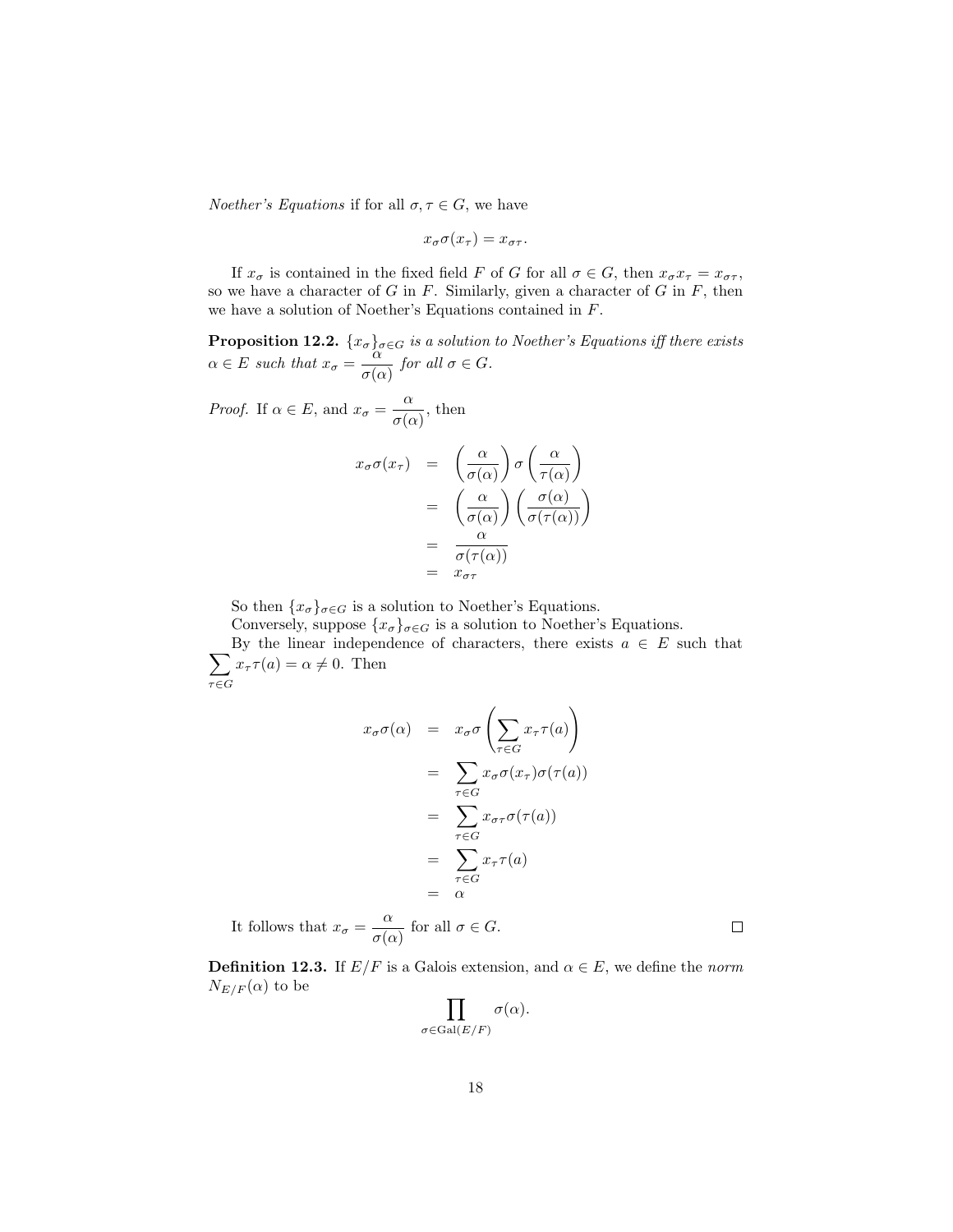It follows that  $\tau(N_{E/F}(\alpha)) = N_{E/F}(\alpha)$  for all  $\tau \in \text{Gal}(E/F)$ , so  $N_{E/F}(\alpha) \in$ *F*. In addition, for  $\alpha, \beta \in E$ , we have  $N_{E/F}(\alpha\beta) = N_{E/F}(\alpha)N_{E/F}(\beta)$ .

**Corollary 12.4** (Hilbert's Theorem 90). Suppose  $E/F$  is Galois with cyclic Galois group of order n generated by  $\sigma$ . Suppose  $a \in E$  has norm 1. Then there exists  $\alpha \in E$  such that  $a = -\frac{\alpha}{4}$  $\frac{\alpha}{\sigma(\alpha)}$ .

*Proof.* Let  $x_{\sigma^k} =$  $\prod_{k=1}^{k-1} \sigma^{i}(a)$  for all integers  $k \ge 0$ . Note that this is well-defined since  $N_{E/F}(a) = 1$ , so

$$
\prod_{i=0}^{n+k-1} \sigma^i(a) = N_{E/F}(a) \prod_{i=n}^{n+k-1} \sigma^i(a)
$$

$$
= \prod_{i=n}^{n+k-1} \sigma^i(a)
$$

$$
= \prod_{i=0}^{k-1} \sigma^{i+n}(a)
$$

$$
= \prod_{i=0}^{k-1} \sigma^i(a).
$$

Then

$$
x_{\sigma^k} \sigma^k(x_{\sigma^l}) = \left(\prod_{i=0}^{k-1} \sigma^i(a)\right) \sigma^k \left(\prod_{i=0}^{k-1} \sigma^i(a)\right)
$$
  

$$
= \left(\prod_{i=0}^{k-1} \sigma^i(a)\right) \left(\prod_{i=0}^{k-1} \sigma^{i+k}(a)\right)
$$
  

$$
= \left(\prod_{i=0}^{k-1} \sigma^i(a)\right) \left(\prod_{i=k}^{l+k-1} \sigma^{i+k}(a)\right)
$$
  

$$
= x_{\sigma^{l+k}},
$$

so we have a solution to Noether's Equations. Then there exists  $\alpha$  such that  $a = x_{\sigma} = \frac{\alpha}{\sigma}$  $\frac{\alpha}{\sigma(\alpha)}$  by Proposition [12.2.](#page-17-0)

<span id="page-18-0"></span>Corollary 12.5. Suppose  $E/F$  is Galois with cyclic Galois group of prime order p, and suppose that  $F$  contains a primitive pth root of unity. Then  $E$  is the splitting field of a polynomial of the form  $x^p - a$  where  $a \in F$ .

*Proof.* Suppose  $\zeta$  is a primitive pth root of unity. Then  $N_{E/F}(\zeta) = \zeta^p = 1$ , and therefore there is an  $\alpha \in E$  such that  $\zeta = -\frac{\alpha}{\sqrt{2\pi}}$  $\frac{\alpha}{\sigma(\alpha)}$ . Then  $\left(\frac{\alpha}{\sigma(\alpha)}\right)$  $\sigma(\alpha)$  $\int^p = \zeta^p = 1$ , so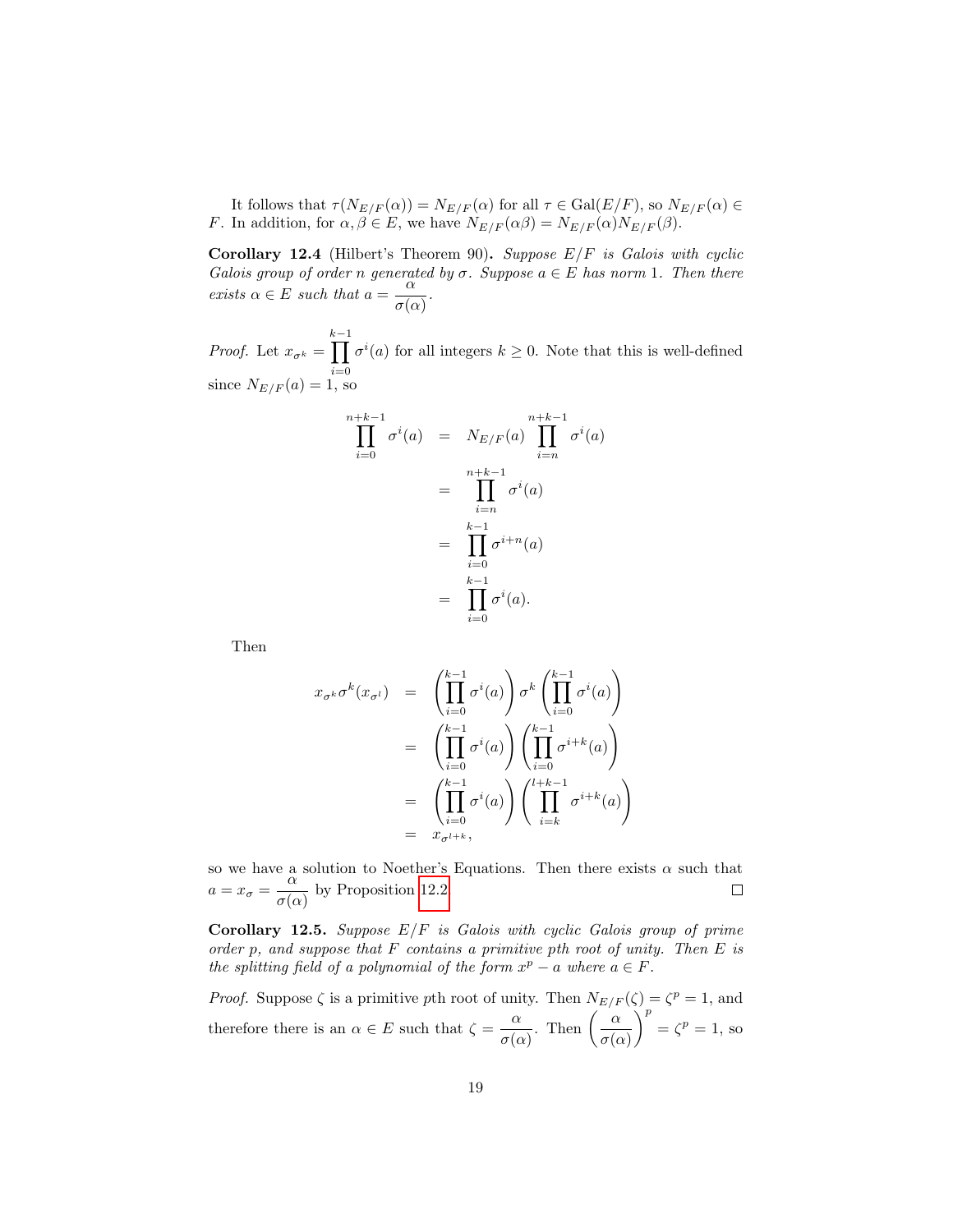$\alpha^p = \sigma(\alpha^p)$ , so  $\alpha^p \in E$ , but  $\alpha \notin F$  since  $\frac{\alpha}{\alpha}$  $\frac{\alpha}{\sigma(\alpha)} = \zeta \neq 1$ . Since  $[E : F]$  is prime and  $[F(\alpha): F] > 1$ , we must have  $F(\alpha) = E$ , so the roots of  $x^p - \alpha^p$  generate E, and this polynomial splits in E because  $E/F$  is Galois, so E is the splitting field of  $x^p - \alpha^p$ .  $\Box$ 

## 13 Solvability of Equations by Radicals

For the purposes of this section only, all fields are assumed to be perfect. In particular, everything is separable, and all finite normal extensions are Galois.

**Definition 13.1.** A group  $G$  is said to be *solvable* if there exists a chain of subgroups  $0 = G_0 \leq G_1 \leq \cdots \leq G_n = G$  such that for  $1 \leq i \leq n$ ,  $G_{i-1}$  is normal in  $G_i$ , and  $G_i/G_{i-1}$  is Abelian.

Note that Abelian groups are trivially solvable.

<span id="page-19-0"></span>**Lemma 13.2.** Suppose  $f: G_1 \to G_2$  is a surjective homomorphism, and  $K_2 \trianglelefteq$  $H_2 \leq G$ . Let  $K_1$  and  $H_1$  denote the preimages of  $K_2$  and  $H_2$  respectively under f. Then  $K_1 \trianglelefteq H_1$ , and  $H_1/K_1 \cong H_2/K_2$ . In particular,  $|H_1/K_1| = |H_2/K_2|$ .

*Proof.* Restrict f to  $H_1$ , and compose it with the natural map  $H_2 \to H_2/K_2$ . Call this map g. Since f is surjective,  $H_1$  hits all of  $H_2$  and therefore all of  $H_2/K_2$ . An element of  $H_1$  goes to 0 under g iff its image under f is in  $K_2$ , that is to say, iff it is in  $K_1$ . Therefore,  $H_1/K_1 \cong H_2/K_2$ .  $\Box$ 

<span id="page-19-1"></span>**Proposition 13.3.** Suppose G is solvable. Then any quotient or subgroup of  $G$ is also solvable.

*Proof.* Suppose  $H \leq G$ . We have a chain of subgroups  $0 = G_0 \leq G_1 \leq \cdots \leq G_n$  $G_n = G$  such that for  $1 \leq i \leq n$ ,  $G_{i-1}$  is normal in  $G_i$ , and  $G_i/G_{i-1}$  is Abelian. Let  $H_i = G_i \cap H$  for  $0 \leq i \leq n$ .

If  $f_i$  denotes the inclusion of  $H_i$  into  $G_i$ , and  $g_i$  denotes the natural map of  $G_i$  onto  $G_i/G_{i-1}$  for  $1 \leq i \leq n$ . An element of  $H_i$  is in the kernel iff it is in  $H_i \cap G_{i-1} = H \cap G_{i-1} = H_{i-1}$ , so the image is isomorphic to  $H_i/H_{i-1}$ , and this group must be Abelian because it is a subgroup of  $G_i/G_{i-1}$ . It follows that H is solvable by the chain of subgroups  $0 = H_0 \leq H_1 \leq \cdots \leq H_n = H$ .

Suppose  $f: G \to H$  is surjective, i.e. H is a quotient of G. We have a chain of subgroups  $0 = G_0 \leq G_1 \leq \cdots \leq G_n = G$  such that for  $1 \leq i \leq n$ ,  $G_{i-1}$  is normal in  $G_i$ , and  $G_i/G_{i-1}$  is Abelian. Let  $H_i = f(G_i)$  for  $0 \leq i \leq n$ . Then  $H_0 = 0$ , and  $H_n = H$ . Furthermore, if  $h_1 = f(g_1) \in H_i$ , and  $h_2 = f(g_2) \in H_{i-1}$ , where  $g_1 \in G_i$  and  $g_2 \in G_{i-1}$ , then  $h_1 h_2 h_1^{-1} = f(g_1 g_2 g_1^{-1}) \in H_{i-1}$  since  $g_1g_2g_1^{-1} \in G_{i-1}$  because  $G_{i-1} \trianglelefteq G_i$ . Therefore,  $H_{i-1} \trianglelefteq H_i$ .

Let  $g_i$  denote the natural map  $H_i \to H_i/H_{i-1}$  for  $1 \leq i \leq n$ . Let  $f_i$ denote f restricted to  $G_i$ , and let  $h_i = g_i \circ f_i$  for  $1 \leq i \leq n$ . Then this map is surjective, and  $G_{i-1}$  is contained in its kernel, so there exists a surjective homomorphism  $G_i/G_{i-1} \to H_i/H_{i-1}$ , meaning that  $H_i/H_{i-1}$  is Abelian since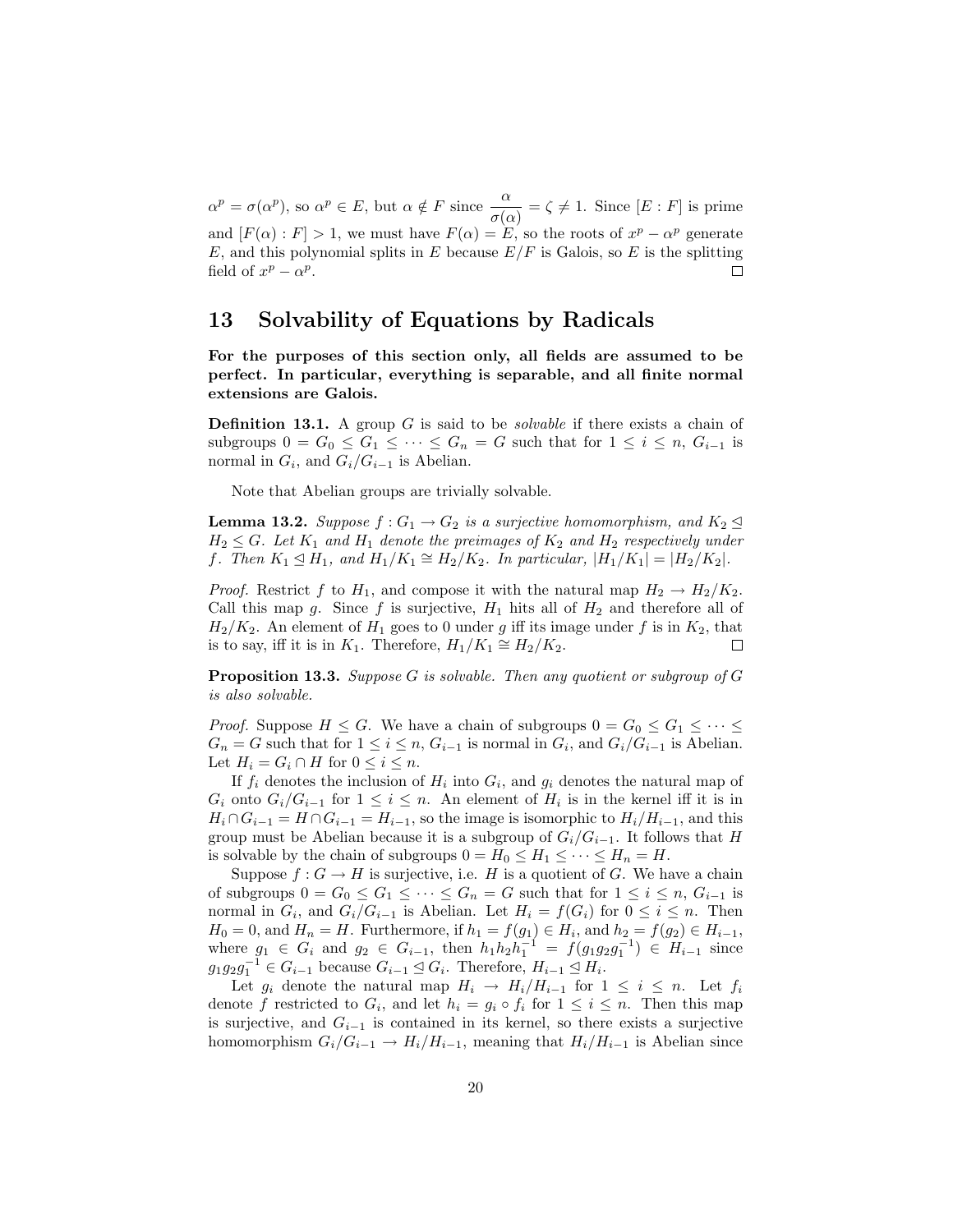$G_i/G_{i-1}$  is. Then the chain of subgroups  $0 = H_0 \leq H_1 \leq \cdots \leq H_n = H$  gives us that  $H$  is solvable.  $\Box$ 

**Proposition 13.4.** Suppose  $N \trianglelefteq G$ , and N and  $G/N$  are solvable. Then G is solvable.

*Proof.* Since  $G/N$  is solvable, we have a chain of subgroups  $0 = G_0 \leq G_1 \leq G_2$  $\dots \leq G_n = G/N$  such that for  $1 \leq i \leq n$ ,  $G_{i-1}$  is normal in  $G_i$ , and  $G_i/G_{i-1}$  is Abelian. If we let  $H_i$  be the preimage of  $G_i$  under the natural map  $G \to G/N$ for  $0 \le i \le n$ , then  $H_i/H_{i-1}$  is Abelian for  $1 \le i \le n$  by Lemma [13.2.](#page-19-0) Note that  $H_0 = N$ , and  $H_n = G$ . Let  $0 = K_0 \leq K_1 \leq \cdots \leq K_n = N$  be a similar chain of subgroups in N. Then the sequence of subgroups  $0 = K_0 \leq K_1 \leq \cdots \leq K_n =$  $N = H_0 \leq H_1 \leq \cdots \leq H_n = G$  implies that G is solvable.

<span id="page-20-0"></span>**Proposition 13.5.** The following are equivalent for a group  $G$ :

- 1. G is solvable.
- 2. There exists a chain of subgroups  $0 = G_0 \leq G_1 \leq \cdots \leq G_n = G$  such that for  $1 \leq i \leq n$ ,  $G_{i-1}$  is normal in  $G_i$ , and  $G_i/G_{i-1}$  is cyclic.
- 3. There exists a chain of subgroups  $0 = G_0 \leq G_1 \leq \cdots \leq G_n = G$  such that for  $1 \leq i \leq n$ ,  $G_{i-1}$  is normal in  $G_i$ , and  $G_i/G_{i-1}$  is cyclic of prime order.

*Proof.* It is clear that  $3 \rightarrow 2 \rightarrow 1$ .

We will first show by induction that any Abelian group A has chain of subgroups as in 3. For  $|A| = 1$  it trivially holds.

Suppose it is true for all  $|A| \le k \ge 1$ . Suppose  $|A| = k + 1$ . Since  $k + 1 \ge 2$ , there is a prime  $p \mid |A|$ , and by Cauchy's Theorem, there is a subgroup N of A of order p. Then  $N \leq A$  since A is Abelian, and  $|A/N| = \frac{k+1}{k+1}$  $\frac{1}{p} < k + 1$ . We therefore have, by hypothesis, a chain of subgroups  $0 = G_0 \leq G_1 \leq \cdots \leq G_n$  $A/N$  such that for  $1 \leq i \leq n$ ,  $G_{i-1}$  is normal in  $G_i$ , and  $G_i/G_{i-1}$  is cyclic of prime order (or trivial). If we let  $N_i$  be the preimage of  $G_i$  under the natural map  $A \to A/N$  for  $0 \leq i \leq n$ , then we have that  $N_i/N_{i-1}$  is cyclic of prime order for  $1 \leq i \leq n$  by Lemma [13.2.](#page-19-0) Furthermore,  $N_0/0 = N$  is cyclic of order p, so we have our desired chain of subgroups  $0 \leq N_0 \leq N_1 \leq \cdots \leq N_n = A$ .

Now suppose G is solvable with a chain of subgroups  $0 = G_0 \leq G_1 \leq \cdots \leq G_n$  $G_n = G$  such that for  $1 \leq i \leq n$ ,  $G_{i-1}$  is normal in  $G_i$ , and  $G_i/G_{i-1}$  is Abelian. Let  $0 = H_{i0} \le H_{i1} \le \cdots \le H_{ir_i} = G_i/G_{i-1}$  for  $1 \le i \le n$ , where  $H_{ij}/H_{i(j-1)}$  is cyclic of prime order for  $1 \leq j \leq r_i$ . For  $1 \leq i \leq n$  and  $0 \leq j \leq r_i$ , let  $K_{ij}$  be the preimage of  $H_{ij}$  under the natural map  $G_i \to G_i/G_{i-1}$ . Then  $K_{i0} = G_{i-1}$ ,  $K_{ir_i} = G_i$ , and  $K_{ij}/K_{i(j-1)}$  is cyclic of prime order for  $1 \leq i \leq n$  and  $1 \leq j \leq r_i$ . It follows that  $0 = G_0 = G_{10} \le G_{11} \le \cdots \le G_{1r_1} = G_1 = G_{20} \le G_{21} \le \cdots \le G_{1r}$  $\cdots \leq G_{n0} \leq G_{n1} \leq \cdots \leq G_{nr_n} = G_n = G$  is the desired chain of subgroups.  $\Box$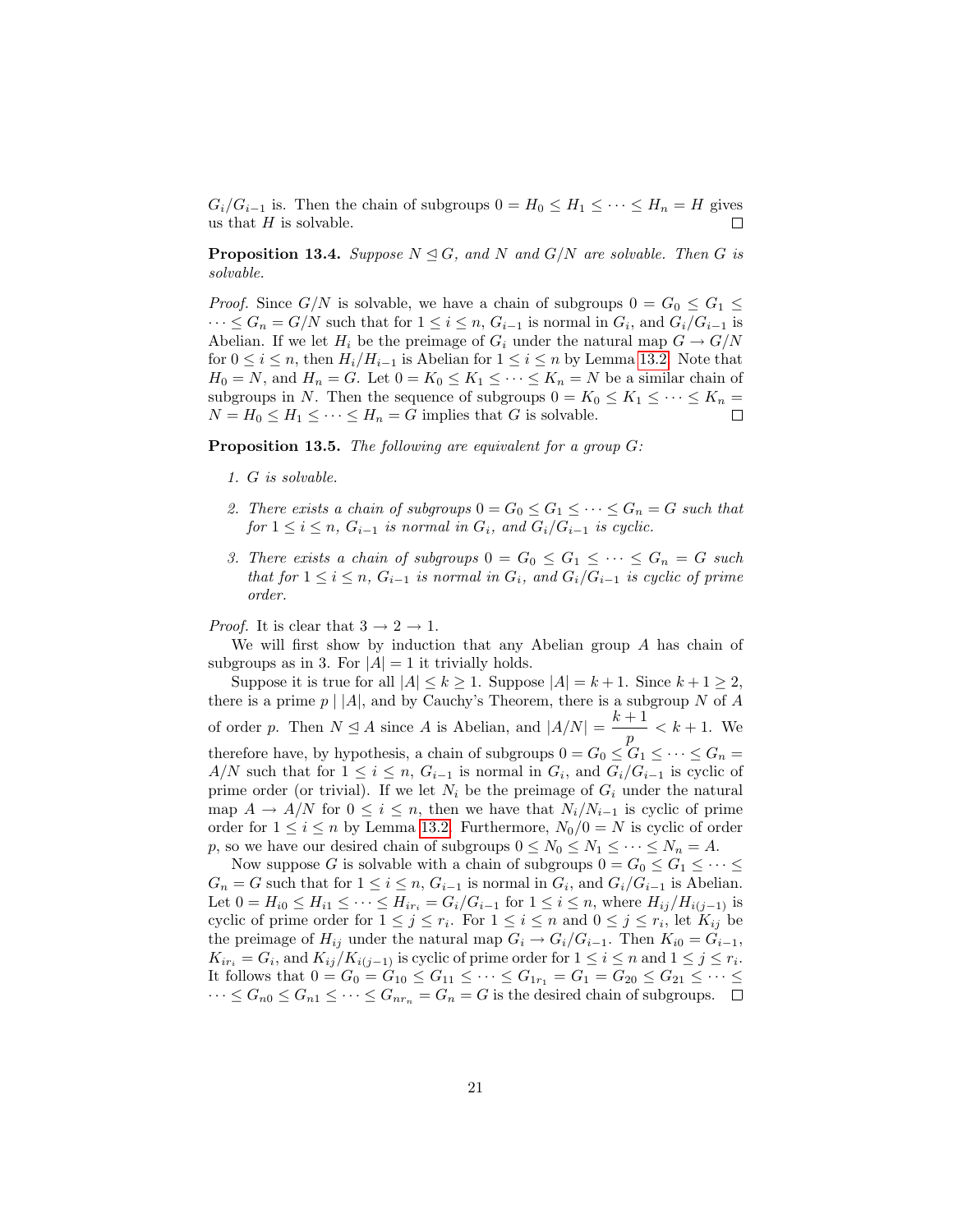**Definition 13.6.** An extension  $E/F$  is said to be *radical* if there is a sequence of intermediate fields  $F = E_0 \subseteq E_1 \subseteq \cdots \subseteq E_{n-1} \subseteq E_n = E$  such that for  $1 \leq i \leq n$ , the extension  $E_i$  is the splitting field over  $E_{i-1}$  of a polynomial  $x^r - a$  for  $a \in E_{i-1}$ . Such an extension is Galois by Proposition [7.4.](#page-11-0)

**Definition 13.7.** A polynomial  $p(x)$  is said to be *solvable by radicals* over F iff the splitting field E of  $p(x)$  can be imbedded in a radical extension of F.

Lemma 13.8. A radical extension has a solvable Galois group.

Proof.

 $\Box$ 

**Theorem 13.9.** The roots of a polynomial  $p(x) \in F[x]$  can be obtained by adjoining radicals iff  $Gal(E/F)$ , where E is the splitting field of  $p(x)$ , is solvable.

*Proof.* If E can be imbedded in a radical extension R of F. Then  $Gal(E/F)$  is a quotient of  $Gal(R/F)$ , which is solvable, so by Proposition [13.3,](#page-19-1)  $Gal(E/F)$  is solvable.

Conversely, suppose Gal $(E/F)$  is solvable. Let  $K = E(\zeta_n)$ , where n is the product of the prime factors of  $|Gal(E/F)|$ , and  $\zeta_n$  is a primitive nth root of unity. Note that  $K/F$  is Galois by Proposition [7.4,](#page-11-0) since  $K/E$  and  $E/F$  are both Galois, the former by Proposition [10.4.](#page-15-0) If we let  $L = F(\zeta_n)$ , then there is an injection from  $Gal(K/L)$  into  $Gal(E/F)$  by restricting to E, since if an element of  $Gal(K/L)$  is constant on E, then it is constant on K too. It follows that  $|Gal(K/L)| \mid |Gal(E/F)|$ . In addition,  $Gal(K/L)$  must be solvable.

By Proposition [13.5,](#page-20-0) we have a chain of subgroups  $0 = G_0 \leq G_1 \leq \cdots \leq$  $G_n = \text{Gal}(K/L)$  such that for  $1 \leq i \leq n$ ,  $G_{i-1}$  is normal in  $G_i$ , and  $G_i/G_{i-1}$ is cyclic of prime order. For  $0 \leq i \leq n$ , let  $K_i = K^{G_i}$ , so that  $K_0 = K$ , and  $K_n = L$ . Then  $K_{i+1}/K_i$  is a Galois extension of prime order p for  $0 \le i \le n-1$ . This prime order divides  $Gal(L/K)$  and therefore  $Gal(E/F)$ , so by assumption,  $L$ , and therefore  $K_i$ , contains a primitive pth root of unity. By Corollary [12.5,](#page-18-0)  $K_{i+1}$  is the splitting field of a polynomial  $x^p - a$  for  $a \in K_i$ . Since L is the splitting field of  $x^n - 1$  over F, it follows that  $K/F$  is a radical extension by the sequence of intermediate fields  $F \subseteq L \subseteq K_{n-1} \subseteq \cdots, \subseteq K$ . Then since  $E/F$ can be imbedded in  $K/F$ , the polynomial  $p(x)$  is solvable by radicals.  $\Box$ 

**Lemma 13.10.** The groups  $A_n$  and  $S_n$  are not solvable for  $n \geq 5$ .

#### Proof.

 $\Box$ 

**Corollary 13.11.** There exists a polynomial over  $\mathbb Q$  of degree 5 which is not solvable by radicals.

*Proof.* The polynomial  $x^5 - 10x - 5$  is irreducible by Eiseinstein's criterion. If we adjoin one root, we get an extension of Q of degree 5, so its splitting field has degree divisible by 5. Then the Galois group must have an element of order 5, and the only elements of order 5 in  $S_5$  are the 5-cycles, so the Galois group contains a 5-cycle. In addition, this polynomial has exactly 2 imaginary root, so complex conjugation is an automorphism which permutes these two. Since the